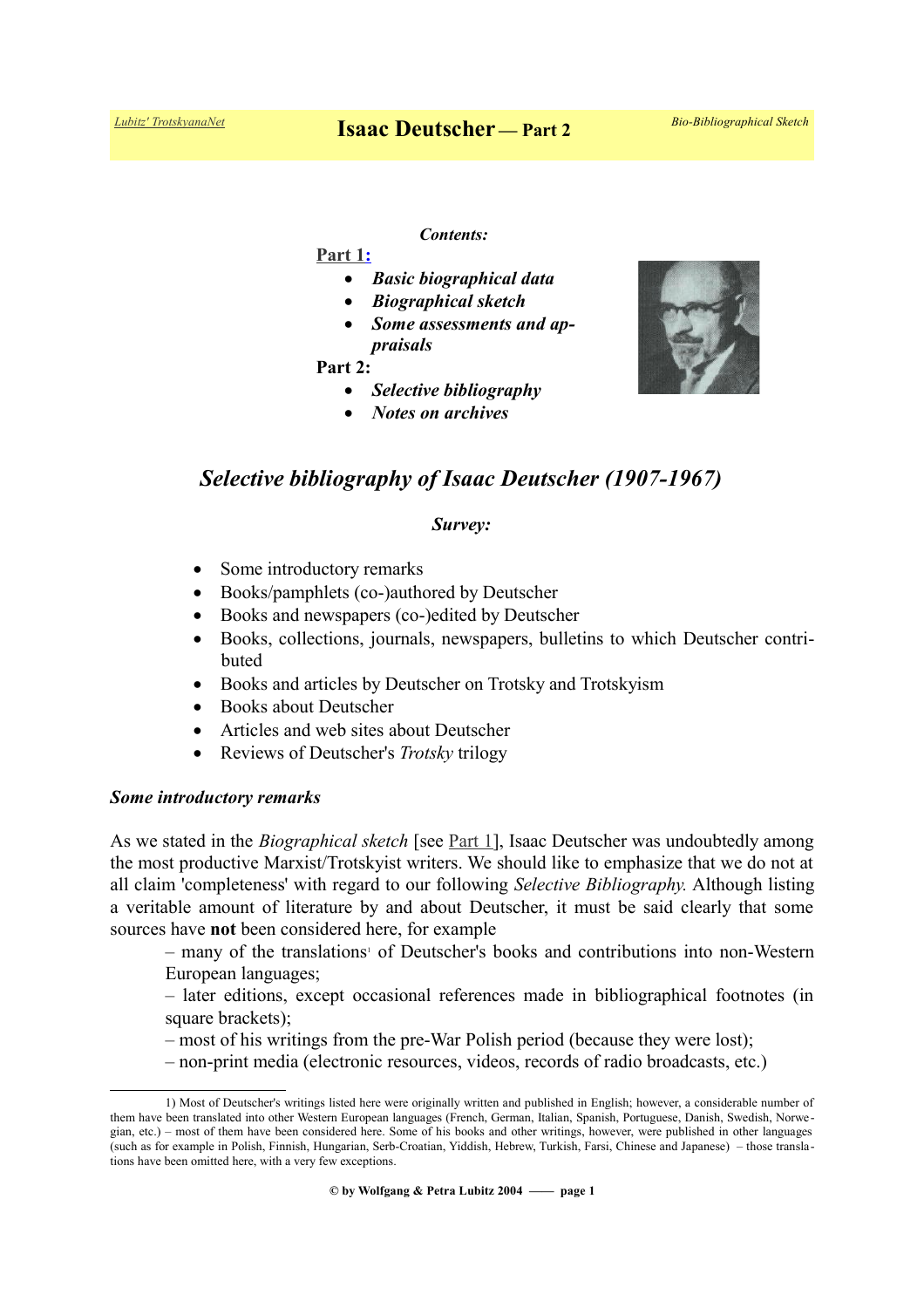As far as we know there is no Deutscher bibliography which could claim completeness. At the time being, we can refer to three selective bibliographical compilations:

- Deutscher, Tamara: On the bibliography of Isaac Deutscher's writings, in: *Isaac Deutscher - the man and his work / ed. by David Horowitz*, London, 1971, pp. 226-247 (on pp. 235-247: Selected bibliography)

- Syré, Ludger: Bibliographie, in: *Syré, Ludger: Isaac Deutscher : Marxist, Publizist, Historiker*, Hamburg, 1984, pp. 400-410

- Casciola, Paolo: Isaac Deutscher : bibliografia italiana, in: *Deutscher, Isaac: L'uomo socialista / [trad. dall'orig. inglese a cura di Paolo Casciola]*, Foligno, 1994, pp. 21- 22.

The following are some notes for a better understanding of certain peculiarities of our *Selective Bibliography* below:

1. In the sub-paragraph *Books/pamphlets (co-)authored by Deutscher* we have – as a rule – omitted author's name from the author statement area of the title records whenever Deutscher is the single author of a book, regardless whether his name is spelled "Isaac Deutscher", "I. Deutscher", or "Izaak Deutscher" on the title page or cover, unless he is one of two or three authors of a work or if he used a pseudonym.

2. In the sub-paragraphs *Books and newspapers (co-)edited by Deutscher* and *Books, collections, journals, newspapers, bulletins to which Deutscher contributed*, works to which he contributed and which at the same time were (co-)edited by him, have been listed in both sub-paragraphs.

3. The sub-paragraph *Books, collections, journals, newspapers, bulletins to which Deutscher contributed* does **not** list Deutscher's contributions to collective works, encyclopaedias, journals, newspapers, bulletins etc. by the distinctive titles proper but *by source title only* (i.e. by title proper of the journal, newspaper, collection or the like)<sup>[2](#page-1-0)</sup>. It goes without saying that a fairly complete repertory of such contributions – particularly of his articles which appeared in the daily and weekly press – re mains a great *desideratum* for the future.

4. The sub-paragraph *Reviews of Deutscher's Trotsky trilogy* is far from claiming completeness faced with the fact that no less than some 500 reviews were published relating to Deutscher's *Trotsky*<sup>[3](#page-1-1)</sup>.

5. The sub-paragraph *Books and articles by Deutscher on Trotsky and Trotskyism* may perhaps include some doublings with regard to other sub-paragraphs.

6. *TSB* item numbers (e.g. "<TSB 0716>") refer to our *Trotskyist Serials Bibliography* (München [etc.], 1993), which is out of print but is available as [PDF file within Lubitz' TrotskyanaNet](https://www.trotskyana.net/LubitzBibliographies/Serials_Bibliography/serials_bibliography.htm#PDF). In *TSB* you find detailed informations about Trotskyist journals, newsletters, bulletins and the like.

<span id="page-1-0"></span><sup>2)</sup> An exception from this general rule, however, is the sub-paragraph *Books and articles by Deutscher on Trotsky and Trotskyism.*

<span id="page-1-1"></span><sup>3)</sup> As at the early 1980s there were at least some 1,300 reviews (including book notices and the like) of works authored by Deutscher, among them some 500 relating to his *Trotsky* trilogy and some 300 relating to his *Stalin* biography. [Source: Syré, Ludger: Isaac Deutscher : Marxist, Publizist, Historiker, Hamburg, 1984, p. 400]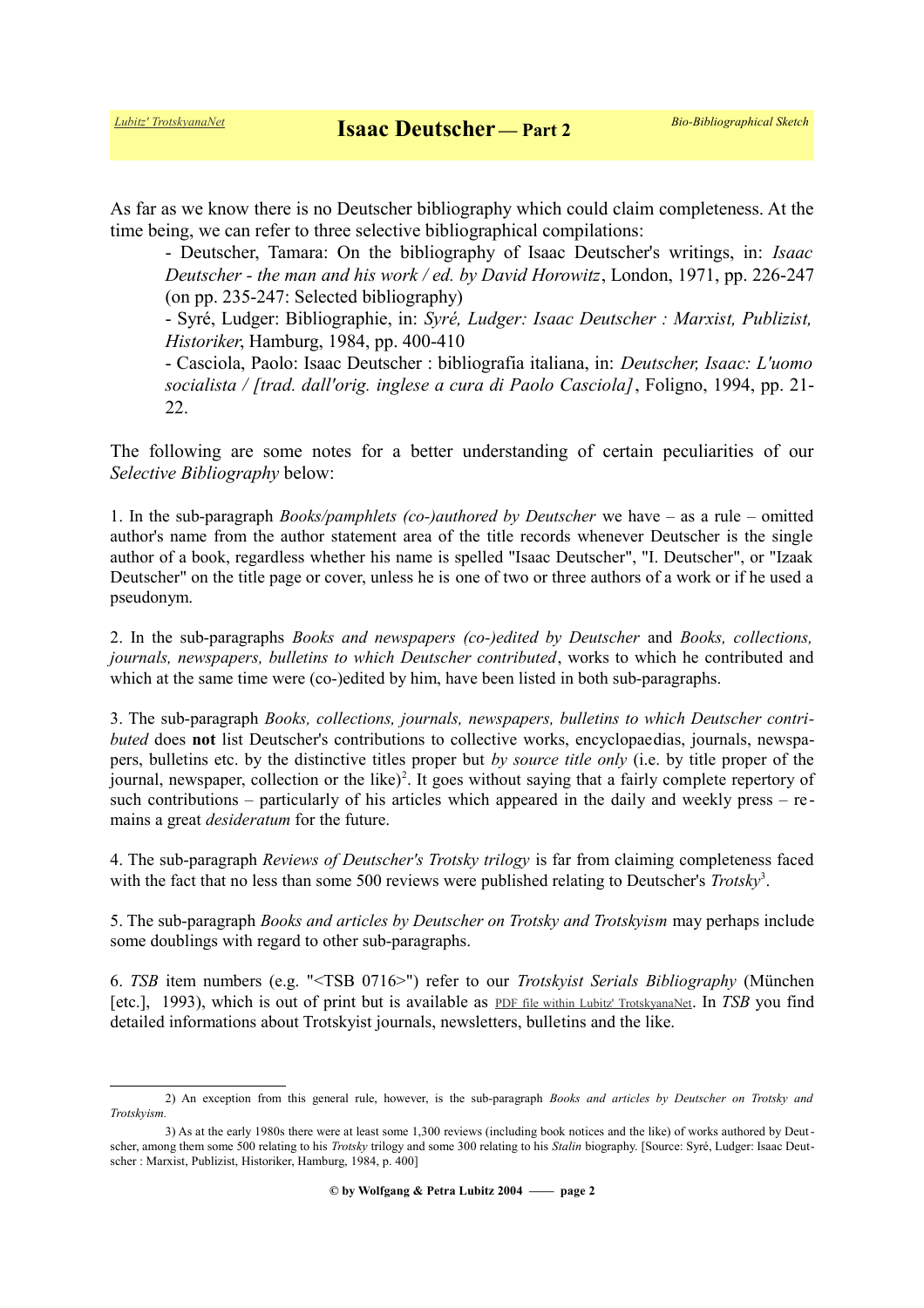## *Books/pamphlets (co-)authored by Deutscher*<sup>4</sup>

- Il comunismo tra Krusciov e Mao / trad. dall'inglese di Irene de Guttry. Bari : Laterza, 1964. 97 pp. (Libri del tempo Laterza)
- The cultural revolution in China. 3. impr. [Nottingham : The Bertrand Russell Peace Foundation, [ca. 1966]. 17 pp. - (Spokesman pamphlet ; 2) [Earlier ed. publ. with title *On the Chinese cultural revolution*]
- La decada de Jrushov / trad. de Mónica Acheroff. Madrid : Alianza, 1971. 199 pp.

[Dossier Isaac Deutscher](http://www.espaimarx.org/dosier-isaac-deutscher.pdf) [Electronic resource]. - 179 KB (37 pp.) [An online compilation from Deutscher's work; on pp.1-3: Biografía]

- Dove va l'Unione Sovietica / trad. di Franco Lucentini. Torino : Einaudi, 1957. 74 pp.
- L'ebreo non ebreo e altri saggi / a cura di Tamara Deutscher. Trad. di Francesco Franconeri. [Milano] : Mondadori, 1969. - 184 pp. - (Saggi)
- L'enfance de Lénine et autres essais sur le marxisme et le communisme / [introd.: Tamara Deutscher]. Trad. de l'anglais par Elisabeth Gille [et al.]. - Paris : Payot, 1971. - 268 pp. - (Etudes et documents Payot) [& later ed.]
- Eretici e rinnegati e altri saggi / trad. di Elsa Pelitti. Milano : Longanesi, 1970. 238 pp. (La fronda ; 108)
- Essais sur le problème juif / prés. et préf. de Tamara Deutscher. Trad. de l'anglais par Elisabeth Gille-Nemirovsky. - Paris : Payot, 1969. - 205 pp. - (Etudes et documents Payot)
- La grande contesa / trad. di Gino Bianco. Torino : Einaudi, 1961. 89 pp.
- The great contest : Russia and the West. London : Oxford Univ. Pr., 1960. 86 pp. (Dafoe Foundation lectures ; 1959) [& later ed., publ. by various publ. houses]
- The great purges / ed. by Tamara Deutscher. Designed by David King. Oxford [etc.] : Blackwell, 1984. 174 pp.
- Der große Wettkampf : Rußland und der Westen. Dordrecht : Reidel, 1960. 98 pp. (Vorlesungen der Dafoe-Stiftung, Kanada)
- Herejes y renegados. Barcelona : Ed. Ariel, 1970. 262 pp. (Ariel quincenal ; 44)
- Heretics and renegades, and other essays. London : Hamilton, 1955. 228 pp. [& later ed., publ. by various publ. houses, partly with an introd. by Edward Hallett Carr. - American ed. publ. with title: *Russia in transition*]
- Den ikke-jødiske jøde og andre essays / utvalg og innl. ved Tamara Deutscher. Overs. av Ellen Sverdrup. Oslo : Gyldendal, 1970. - 135 pp. - (Fakkel-bøkene ; 202)
- Ironias de história : ensaios sobre o comunismo contemporaneo / trad. de Alvaro Cabral. Rio de Janeiro : Civilização Brasileira, 1968. - 329 pp. - (Perspectivas do homem ; 43)
- Ironías de la historia. Trad. de Juan Ramón Capella. Barcelona : Ed. Península, 1969. 309 pp. (Historia, ciencia, sociedad ; 49) [& later ed.]
- Ironie della storia : saggi sul comunismo contemporaneo / trad. di Elsa Pelitti. Milano : Longanesi, 1972. 322 pp. - (La fronda ; 118)
- Ironie van de geschiedenis : essays over het communisme / [vert. uit het Engels: Hans Wagemans]. 2. dr. Haarlem : De Haan, 1979. - 164 pp. - (Tijd contouren)
- Ironies of history : essays on contemporary communism. London [etc.] : Oxford Univ. Pr., 1966. VIII, 278 pp. [& later ed., publ. by various publ. houses]
- Der israelisch-arabische Konflikt / mit einem Vorw. von Ulrike Marie Meinhof. Frankfurt a.M. : Ed. Voltaire, 1968. - 28 pp. - (Voltaire-Flugschriften ; 21)
- O judeu não-judeu e outros ensaios / apresentação e introd. de Tamara Deutscher. Trad. de Moniz Bandeira. Rio de Janeiro : Civilização Brasileira, 1970. - 150 pp. - (Coleção Perspectivas de homem ; 61 : Sér. Política)
- El judío no sionista y otros ensayos / trad. de Nati Martín Moro. Madrid, 1971. 212 pp.
- Los judíos no judíos y otras ensayos / [trad. de Gabriela Epstein y Maria Inés Barbero]. Buenos Aires : Kikiyon, 1969. - 154 pp.
- Lenin : frammento di una vita e altri saggi / pref. di Tamara Deutscher. Trad. di Luca Trevisani. Bari : Laterza, 1970. - 228 pp. - (Tempi nuovi ; 42)

<span id="page-2-0"></span><sup>4)</sup> For the various editions of Deutscher's *Trotsky* **trilogy** and other **books/pamphlets about Trotsky and Trotskyism** see the sub-paragraph *Books and articles by Deutscher on Trotsky and Trotskyism* below.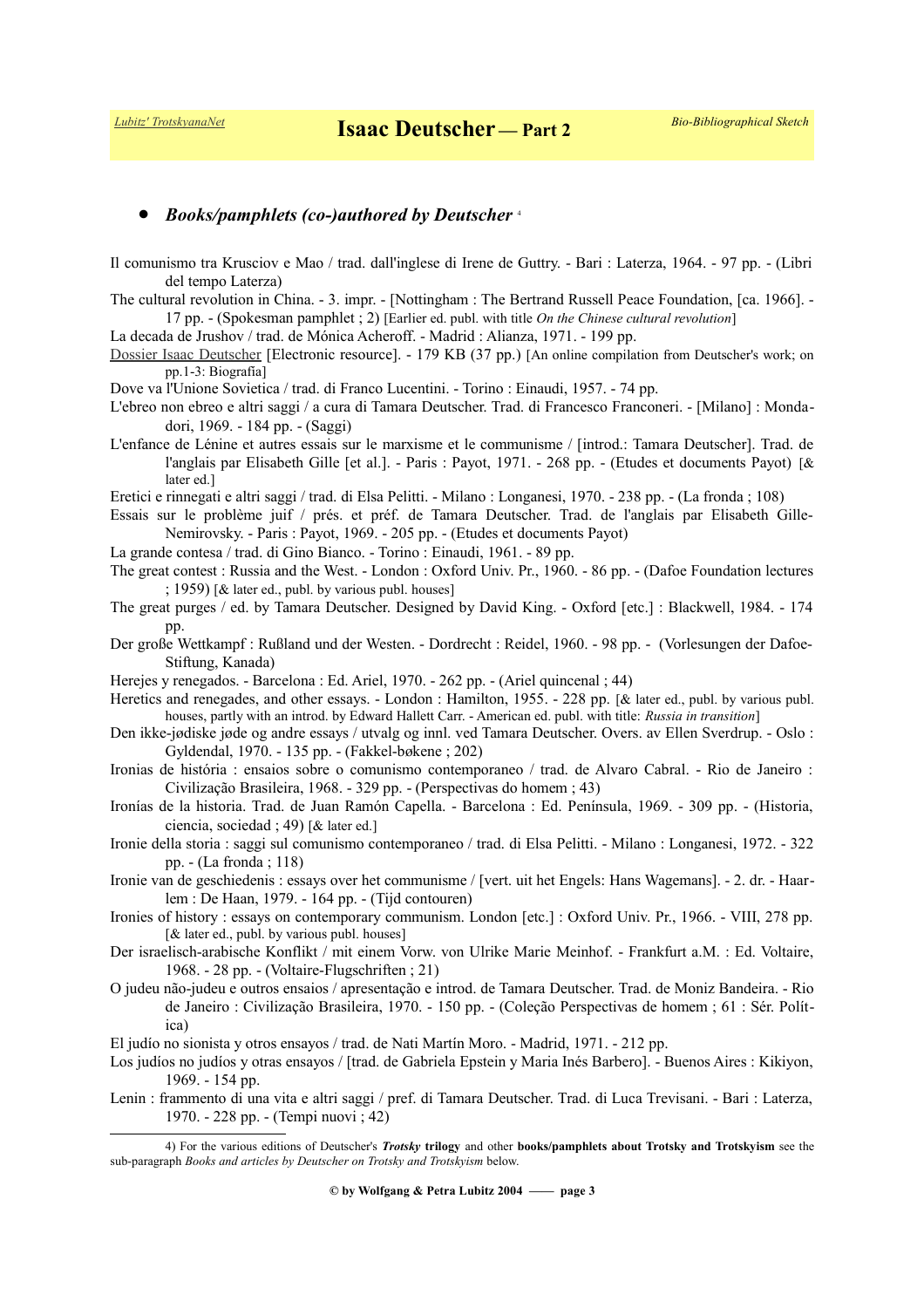Lenin : los años de formación. - México, D.F. : Ed. Era, 1975. - 120 pp. - (Serie popular Era ; 36)

Lenins barndom. Marxisme i vår tid / red. av Tamara Deutscher. Overs. avHelge Simonsen. - Oslo : Aschehoug, 1972. - 226 pp.

Lenin's childhood. - London [etc.] : Oxford Univ. Pr., 1970. - VIII, 67 pp.

Lenins Kindheit / aus dem Engl. von Christiane Trabant-Rommel. - Frankfurt a.M. : Fischer, 1973. - 83 pp. - (Reihe Fischer ; 33)

Lenins ungdom / övers. av Bengt Lindroth. - Stockholm : PAN, 1971. - 77 pp. - (En PAN bok)

- Lezingen, interviews & berichten. [Amsterdam] : IISG, 2004. 2 DVD (digitized from audio tapes) [Containing lectures and speeches given by Deutscher between 1957 and 1967]
- El maoismo y la revolución cultural China. México, D.F. : Ed. Era, 1971. 87 pp. (Serie popular Era ; 9)

Der Maoismus : Ursprung und Perspektive / Isaac Deutscher. Versuch einer Deutung der "Kulturrevolution" / Ernest Mandel. - Hamburg : ISP-Verl., [ca. 1971]. - 76 pp.

- Marxism in our time / ed. by Tamara Deutscher. Berkeley, Cal. : Ramparts Pr., 1971. 312 pp. [& later ed., publ. by Cape, London]
- Marxism, wars and revolutions : essays from four decades / ed. and introd. by Tamara Deutscher. With a pref. by Perry Anderson. - London : Verso, 1984. - XXIX, 276 pp.
- Marxismus und die UdSSR / aus dem Engl. von Christiane Trabant-Rommel. Frankfurt a.M. : Fischer, 1974. 115 pp. - (Reihe Fischer ; 45)
- El modelo chino del socialismo / Isaac Deutscher ; Kewes S. Karol. Montevideo : Tauro, 1969. 107 pp. (Aportes ; 2)
- Myths of the cold war. Ann Arbor, Mich. : Radical Education Project, [1969?]. 13 pp. [Text of a speech given at the Berkeley teach-in on Vietnam, May 21-22, 1965]
- El marxismo de nuestro tiempo. México, D.F. : Era, 1975. 232 pp.
- Der nichtjüdische Jude : Essays. Berlin : Rotbuch-Verl., 1988. 192 pp.
- De niet-Joodse Jood : over het Jood-zijn in de moderne wereld. Baarn : Wereldvenster, 1969. 172 pp.
- The non-Jewish Jew and other essays / ed. with an introd. by Tamara Deutscher. London [etc.] : Oxford Univ. Pr., 1968. - X, 164 pp. [& later ed., publ. by Verso, New York etc.]
- Den ofullbordade revolutionen 1917-1967 / övers. av Maj Frisch. Stockholm : Aldus/Bonniers, 1967. 109 pp. - (Aldusserien ; 203)
- Den ojudiske juden / med inl. av Tamara Deutscher. Övers. av Elin Clason. Stockholm : Rabén & Sjögren, 1969. - 177 pp. - (Tema)
- On socialist man. New York, NY : Merit Publ., 1967. 29 pp.
- On the Chinese cultural revolution. London : Bertrand Russell Peace Foundation, 1967. 15 pp. [Interview conducted by Ernest Tate. - Later ed. publ. with title: *The cultural revolution in China*]
- De onvoltooide revolutie 1917-1967 / [vert. uit het Engels door Wouter Gortzak]. Hilversum [etc.] : De Haan [etc.], 1967. - 125 pp. [& later ed.]
- Oorlog of vrede : Rusland na Stalin's dood / med een voorw. van H.A. Lunshof. Amsterdam : Elseviers Weekblad, 1953. - VIII, 188 pp.
- Polémica sobre la guerra árabe israelí / Isaac Deutscher ; Simja Flapan. Trad. y pról. de Bernardo Kordon. Buenos Aires : Juárez, 1969. - 85 pp.
- Proces Moskiewski. Warszawa : Tow. Wyd. "Światło", [1936]. 32 pp.
- Las raíces de la burocracia. Barcelona : Ed. Anagrama, 1970. 57 pp. (Cuadernos Anagrama : Serie Documentos ; 1) [& later ed.]
- Reportagen aus Nachkriegsdeutschland / mit einem Vorw. von Tamara Deutscher. [Aus dem Engl. von Harry Maor ; aus dem Poln. von Erich Steiner]. - Hamburg : Junius, 1980. - 231 pp.
- A revolução inacabada (Rússia 1917-1967) / trad. de Alvaro Cabral. Rio de Janeiro : Civilização Brasileira, 1968. - 110 pp. - (Perspectivas do homem ; 40)
- La revolución inconclusa : 50 años de historia soviética, 1917-1967 / trad. de José Luis González. México, D.F. : Ed. Era, 1967. - 132 pp. - (El hombre y su tiempo : Série História ; 40) [& later ed.]
- La révolution inachevée : cinquante années de révolution en Union Soviétique, 1917-1967 / trad. de l'anglais par Bolo. - Paris : Laffont, 1967. - 232 pp.
- La rivoluzione incompiuta (1917-1967) / pref. di Enzo Bettiza. Trad. di Camillo Pellizzi. Milano : Longanesi, 1968. - 203 pp. - (Studio ; 2) [& later ed., publ. by Rizzoli, Milano]
- Rusia, China y occidente / ed.: Fred Halliday. Trad.: Félix Blanco. México, D.F. : Ed. Era, 1974. 285 pp. (El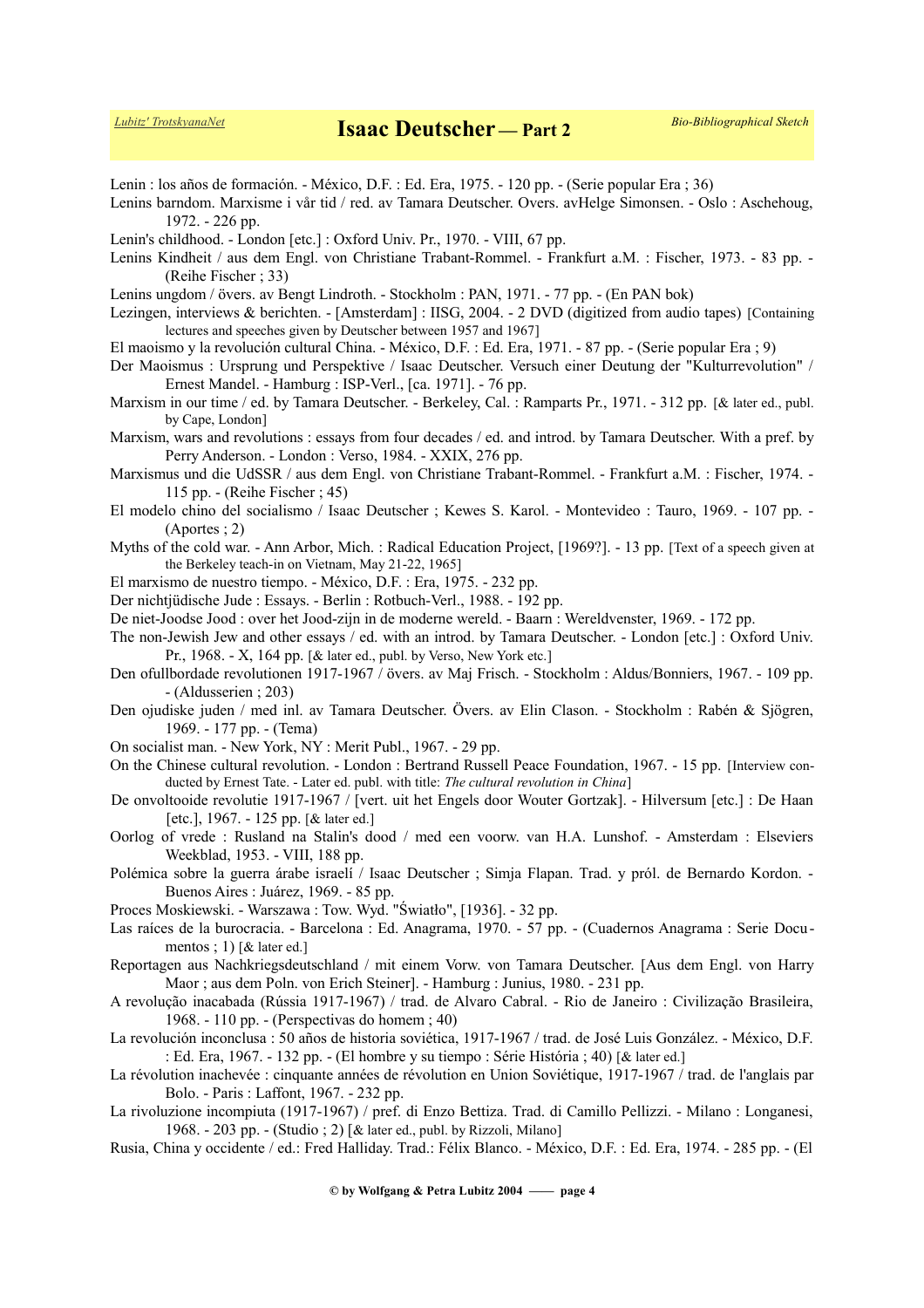hombre y su tiempo) [ & later ed.]

- Rusia después de Stalin / [introd. de Marcel Liebman. Trad. de la ed. inglesa]. Barcelona : Martínez Roca, 1972. - 173 pp. - (Colección Novocurso ; 28)
- Russia after Stalin. London : Hamilton, 1953. 174 pp. [& later ed., publ. by various publ. houses. Oxford Univ. Pr. ed. 1953 publ. with title: *Russia : what next?*]
- Russia, China and the West : a contemporary chronicle, 1953-1966 / ed. by Fred Halliday. London [etc.] : Ox ford Univ. Pr., 1970. - XIV, 360 pp. [& later ed., publ. by Penguin Books, Harmondsworth, Mx.]
- La Russia dopo Stalin / unica trad. autoriz. dall'inglese di L.T. Milano [etc.] : Mondadori, 1954. 210 pp. (Il libro del giorno ; 19)
- Russia in transition, and other essays. New York, NY : Coward-McCann, 1957. 245 pp. [& later ed., publ. by Grove Pr., New York. - British ed. publ. with title: *Heretics and renegades*]
- La Russie après Staline / trad. de l'anglais par Hélène Bayan. Paris : Ed. du Seuil, 1954. 184 pp. (Collection Esprit)
- Rußland und der Westen : der große Wettkampf ; Vorlesungen der Dafoe-Stiftung, Kanada / übertr. von Andrea van Calker und Juliane Stiege. - Dordrecht : Reidel, 1960. - 98 pp.
- I sindicati sovietici : il loro posto nella politica sovietica del lavoro / trad. di Lisa Foa. Bari : Laterza, 1968. 199 pp. - (Tempi nuovi ; 13)
- Los sindicatos soviéticos. México, D.F. : Ed. Era, 1971. 147 pp. (El hombre y su tiempo)
- Sobre el hombre socialista. Barcelona : Ed. Rojas, 1978. 31 pp. (Ediciones Rojas ; 30)
- The Soviet seven-year plan : a summary and prospect. London : Union of Democratic Control, [ca. 1959]. 7 pp.
- Soviet trade unions : their place in Soviet labour policy. London [etc.] : Royal Inst. of Internat. Affairs, 1950. IX, 156 pp. [& later ed.]
- Sovjet-Unionen i forvandlingens tegn : 4 gjesteforelesninger holdt ved Manitoba-Univ. i Winnipeg, okt. 1959 / overs. av Arik Loe. - Oslo : Aschehoug, 1960. - 82 pp.
- Sovjet vesten : den store styrkeprøve / [overs. af Christian Dahlerup Koch]. København : Aschehoug, 1961. 79 pp.
- Die sowjetischen Gewerkschaften : ihr Platz in der sowjetischen Arbeitspolitik / Einl. von Lisa Foa. Aus dem Engl. übertr. von Gisela Mandel. - Frankfurt a.M. : Europäische Verl.-Anst., 1969. - 176 pp. - (Theorie und Praxis der Gewerkschaften)
- Die sozialistische Konzeption vom Menschen. Mannheim : ISP-Verl., [1970]. 33 pp. [& later ed.]
- Stalin / trad. dall'inglese di Gilberto Forti. Milano : Longanesi, 1951. 769 pp. (Il cammeo ; 43) [& later ed.]
- Stalin : a political biography. London [etc.] : Oxford Univ. Pr., 1949. IX, 600 pp. [& later ed., publ. by various publ. houses]
- Stalin : biografía política / trad. de José Luis González. [México, D.F.] : Ed. Era, 1965. 521 pp. (El hombre y su tiempo)
- Stalin : die Geschichte des modernen Rußland / ins Deutsche übers. von Artur W. Just und Gustav Strohm. Stuttgart : Kohlhammer, 1951. - 606 pp. [& later ed., publ. with title: *Stalin : eine politische Biographie*]
- Stalin : een politieke biografie. 1-2. Hilversum : De Boer/Brand, 1963. [Various pag.] (Sterrenserie ; 4-5)
- Stalin : een politieke biografie. [Repr.] 1-2. Nijmegen : SUN, 1975. [Various pag.] (SUN reprint ; 11-12)
- Stalin : en politisk biografi / overs. af Henning Kehler. København : Berlingske Forl., 1949. 626 pp.
- Stalin : en politisk biografi / til norsk ved Andreas Andersen. Oslo, 1950. 582 pp.
- Stalin : en politisk biografi / svensk övers.: Aida Törnell och Håkan Arvidsson. Göteborg : Partisan Förl., 1972. - 522 pp. - (Partisan ; 4) [& later ed. publ. by various publishing houses]
- Stalin : poliittinen elämäkerta / [transl.:] Arto Häilä. Porvoo [etc.] : WSOY, 1978. 568 pp. (Profiili-sarja) [& later ed.]
- Stalin : una biografía política / trad. de José Verde i Aldea. Barcelona : Ed. de Materials. 1967. 725 pp. (Collecció Historia immediata ; 6)
- Stalin : una biografia politica / trad. di Gilberto Forti. Milano : Longanesi, 1969. 996 pp. (Il cammeo : Collezione di memorie)
- Staline / trad. de l'anglais par Jean-Pierre Herbert. [Paris] : Gallimard, 1953. 446 pp. [& later ed., publ. by various publishing houses]
- Staljin : politička biografija. Zagreb : Globus, 1977. 543 pp. (Plava biblioteka)
- Den stora utmaningen : utvecklings-tendenser i sovjetisk politik. Stockholm : Raben & Sjögren, 1962. 105 pp.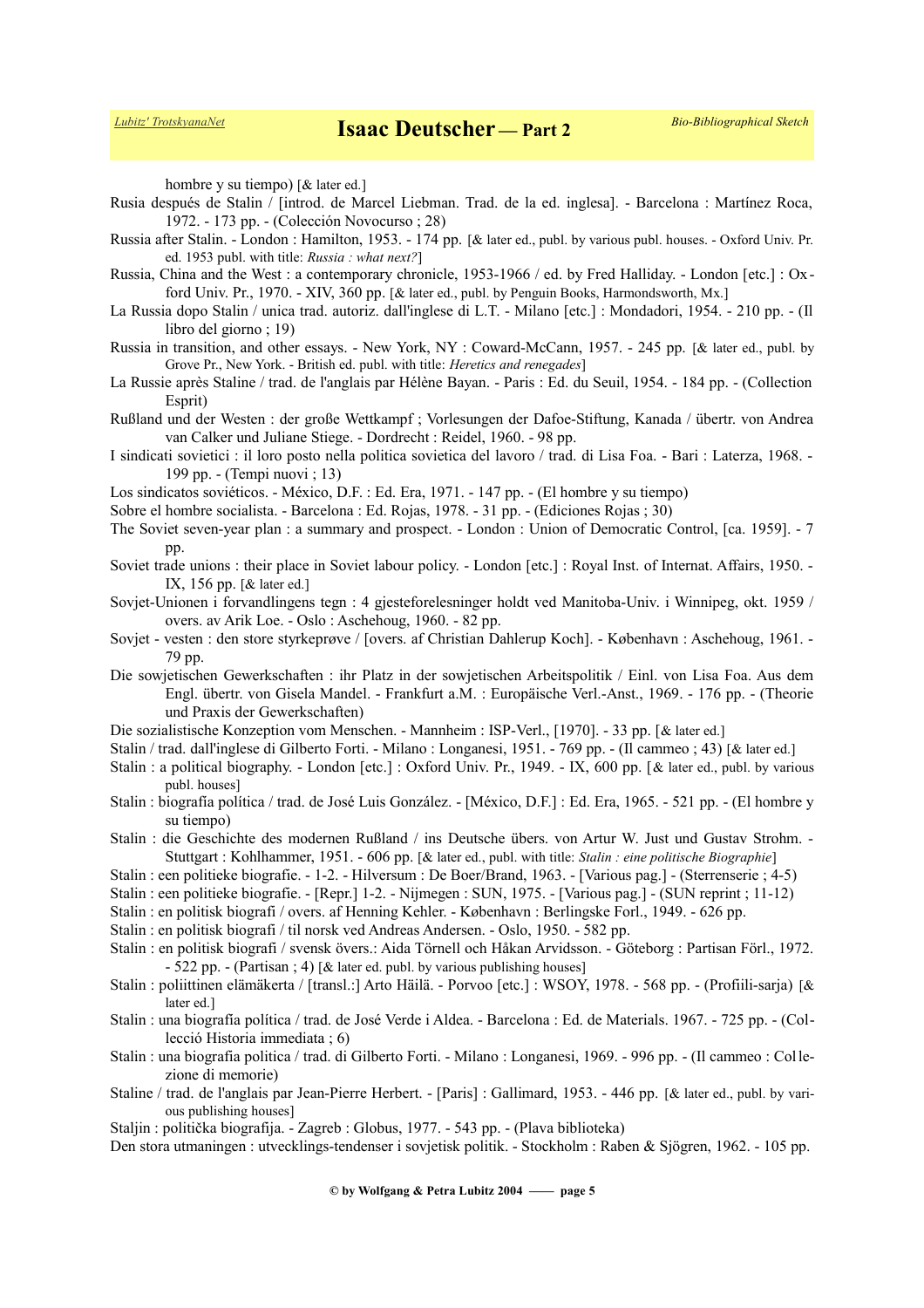- The tragedy of Polish communism between the wars / from the French by P.K. Girling. [London] : Socialist La bour League, 1956. - 36 pp. [Transl. from *Les Temps modernes*, vol. 13]
- Den ufuldendte revolution 1917-1967 : forelæsninger holdt ved Cambridge Universitetet januar-marts 1967 / på dansk ved Mogens Boisen. - København : Gyldendal, 1967. - 142 pp. - (Gyldendals Unglebøger ; 184)

Den ufullendte revolusjon 1917-1967 / til norsk ved Axel S. Seeberg. - [Oslo] : Cappelen, 1967. - 166 pp.

- Unabhängige Kommunisten : der Briefwechsel zwischen Heinrich Brandler und Isaac Deutscher, 1949-1967 / hrsg. von Hermann Weber. - Berlin : Colloquium-Verl., 1981. - XXIV, 292 pp. - (Internationale wissenschaftliche Korrespondenz zur Geschichte der Arbeiterbewegung : Beiheft ; 6)
- The unfinished revolution : Russia 1917-1967 ; the George Macaulay Trevelyan lectures delivered at the Univ. of Cambridge, Jan.-March 1967. - London [etc.] : Oxford Univ. Pr., 1967. - 115 pp. - (The Trevalyan lectures ; 1967) [& later ed.]
- Die ungelöste Judenfrage : zur Dialektik von Antisemitismus und Zionismus / mit einer Vorbemerkung von Tamara Deutscher. Übers. und Nachw. von Eike Geisel und Mario Offenberg. - Berlin : Rotbuch-Verl., 1977. - 142 pp. - (Rotbuch ; 159)
- Die unvollendete Revolution 1917-1967 / aus dem Engl. von Harry Maor. Anh.: Der Verlauf der Revolution 1917. - Frankfurt a.M. : Europäische Verl.-Anst., 1967. - 188 pp. [& later ed., publ. by various publ. houses]
- L'uomo socialista / [trad. dall'orig. inglese a cura di Paolo Casciola]. Foligno : Centro Studi Pietro Tresso, 1994. - 27 pp. - (Quaderni del Centro Studi Pietro Tresso : Serie Studi e ricerche ; 33) [On pp.21-22: Isaac Deutscher : bibliografia italiana / a cura di Paolo Casciola]
- Venäjän vallankumous jatkuu yhä : George Macaulay Trevelyan-luennot Cambridgen yliopistossa tammi-maaliskuulla 1967 / [transl.:] Jaakko Tervasmäki. - Porvoo [etc.], 1967. 127 pp. - (Taskutieto ; 21)
- What's past is prologue. London : Verso, 1984. 272 pp.
- Zwischen den Blöcken : der Westen und die UdSSR nach Stalin / hrsg. von Fred Halliday. Hamburg : Junius, 1982. - 300 pp.

### *Books and newspapers (co-)edited by Deutscher*

The Economist (London) [ISSN 0013-0613]

The Observer (London) [ISSN 0029-7712]

- Trotsky, Leon: The age of permanent revolution : a Trotsky anthology. Ed., with an introd. by Isaac Deutscher (with the assistance of George Novack). - New York, NY : Dell, 1964. - 384 pp. [& later ed.]
- Trotsky, Leon: Denkzettel : politische Erfahrungen im Zeitalter der permanenten Revolution / Leo Trotzki. Hrsg. von Isaac Deutscher, George Novack und Helmut Dahmer. Übers. aus dem Engl. von Harry Maòr. - Frankfurt a.M. : Suhrkamp, 1981. - 475 pp. - (Edition Suhrkamp ; 896)
- Trotsky, Leon: La era de la revolución permanente : antología de escritos básicos / León Trotsky. Introd. de Isaac Deutscher. [Trad.: Manuel Aguilar, Luis Aldama y César Nicolás Molina]. - México, D.F. : J. Pablos, 1973. - 383 pp. - (Obras de León Trotsky ; 15)
- Trotsky, Leon: Den permamenta revolutionens epok / Leo Trotskij. En antologi av Isaac Deutscher. Svensk vers.: Kenth-Åke Andersson. - Mölndal : Partisan, 1969.- 332 pp. - (Marxismens klassiker ; 3)

#### *Books, collections, journals, newspapers, bulletins to which Deutscher contributed*

An age of conflict : readings in twentieth century European history / [ed. by] Leslie Derfler. - San Diego, Cal. : Harcourt Brace Jovanovich, 1990. - XII, 392 pp. [& later ed.]

Ali, Tariq: The clash of fundamentalisms : crusades, jihads and modernity. - London [etc.] : Verso, 2003. - XXXII, 428 pp.

The American Socialist (New York, NY) <TSB 0024> [ISSN 0517-4872]

The Annals of the American Academy of Political and Social Science (Philadelphia, Pa.) [ISSN 0002-7162]

Die Araber in Israel : Fremde im eigenen Land. Israel, Preussen des Nahen Ostens : 2 Thesen- [Frankfurt a.M.] : General-Union Palästinensischer Studenten, 1969. - 16 pp.

Arbeit und Wirtschaft (Wien) [ISSN 0003-7656]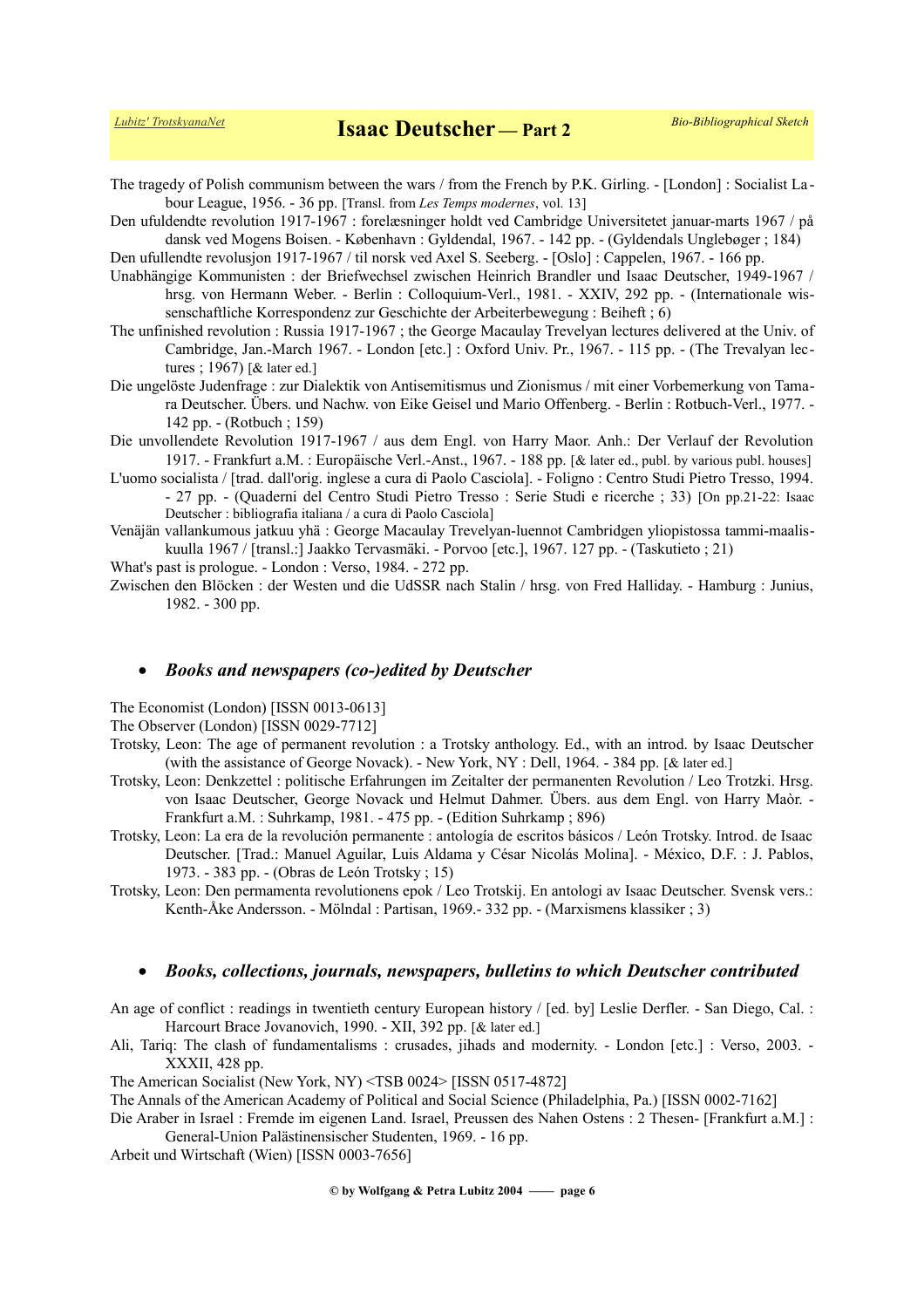Arbeiterpolitik (Bremen) [ISSN 0171-7650]

- Arthur Koestler : a collection of critical essays / ed. by Murray A. Sperber. Englewood Cliffs, NJ : Prentice-Hall, 1977. - X, 189 pp. - (Twentieth century views) (A Spectrum book)
- El asesinato de Trotsky : antes y después / Isaac Deutscher [et al.] Recopilación, introd. y notas de J. Gutiérrez Alvarez. - Barcelona : Hacer, 1990. - 196 pp.
- L'Astrolabio (Roma) [ISSN 0004-6132]
- Außenpolitik (Stuttgart) [ISSN 0004-8194 ; ISSN 0587-3825]
- Aux carrefours de l'histoire (Paris) [ISSN 0567-252X]
- Bandiera rossa (Roma, later: Milano) <TSB 0080> [ISSN 1122-519X]
- Basile, Corrado: L'"ottobre tedesco" del 1923 e il suo fallimento : la mancata estensione della rivoluzione in Occidente. - Paderno Dugnano : Ed. Colibri, 2016. - 167 pp.
- Belfagor (Firenze) [ISSN 0005-8351]
- Les Cahiers du Centre d'Etudes Socialistes (Paris) [ISSN 0008-9761]
- Camp de l'arpa : revista de liteaatura (Barcelona) [ISSN 0210-3214]
- Canadian Slavic Studies (Montreal, Que.) [ISSN 0090-8290]
- The clash of fundamentalisms : crusades, jihads and modernity / Tariq Ali [et al.] London [etc.] : Verso, 2003. XXXII, 428 pp.
- Comparative labor movements / John Clarke Adams [et al.] Walter Galenson, ed. New York, NY : Prentice-Hall, 1952. - 599 pp. - (Prentice-Hall industrial relations and personnel series) [& later ed.]
- Contact Books (London)
- Containment and revolution / ed. by David Horowitz. Boston, Mass. : Beacon Pr., 1968. 252 pp. (Studies in imperialism and the cold war ; 1) (Beacon paperback ; 295)
- Le débat sino-soviétique see *Que se passe-t-il dans le mouvement communiste international?*
- Dissent (New York, NY) [ISSN 0012-3846]
- E. H. Carr : a critical appraisal / ed. by Michael Cox. Foreword by John Carr. Houndsmills, Basingstoke [etc.] : Palgrave, 2000. - XXII, 352 pp.
- The Economist (London) [ISSN 0013-0613]
- Echo "marselezy" : vzgljad na Velikuju francuzskuju revoljuciju čerez dvesti let / Erik Chobsbaum [Eric Hobsbawm]. Nezaveršennaia revoljucija : Rossija 1917-1967 / Izaak Dojčer [Isaac Deutscher]. - Moskva : Inter-Verso, 1991. - 271 pp.
- Encyclopaedia Britannica : a new survey of universal knowledge. London [etc.], 1953.
- Enciclopedia internacional de las ciencias sociales / dir. Por D.L. Sills. Ed. española. 10. Madrid, 1977.
- Enciclopedia internacional de las ciencias sociales / dir. Por D.L. Sills. Ed. Española. 2. reimpr. 10. Madrid, 1979.
- Entstalinisierung : der XX. Parteitag der KPdSU und seine Folgen / Beitr. von Roy Medwedew [et al.] Frankfurt a.M. : Suhrkamp, 1977. - 536 pp. - (Edition Suhrkamp ; 609)
- The era of violence : 1898-1945 / ed. by David Thomson. Cambridge : Cambridge Univ. Pr., 1960. XXI, 602 pp. - (The new Cambridge modern history ; 12)
- L'Espresso (Roma) [ISSN 0423-4243]
- Etudes : revue du socialisme pluraliste (Bruxelles) [ISSN 0423-5568]
- L'Express (Paris) [ISSN 0014-5270]
- Fjärde Internationalen (Uppsala, later: Stockholm, later: Göteborg) <TSB 0518> [ISSN 0345-3375]
- Foreign Affairs (New York, NY) [ISSN 0015-7120]
- Fourth International / International Executive Committee of the Fourth International (Paris) <TSB 0535> [ISSN 0429-2790]
- Frankfurter Hefte (Frankfurt a.M.) [ISSN 0015-9999]
- Geist und Tat (Frankfurt a.M.) [ISSN 0344-2098]
- Der Gewerkschafter (Frankfurt a.M.) [ISSN 0433-8118]
- Gorizont (Riga) [ISSN 0132-6252]
- The Guardian (London) [ISSN 0261-3077]
- The Hibbert Journal (London) [ISSN 0950-1916]
- Historia (Paris) [ISSN 0018-2281]
- Hommage à Natalia Sedova-Trotsky : 1882-1962. Paris : Les Lettres Nouvelles, 1962. 122, [10] pp.
- Horizon : a review of literature and art (London) [ISSN 0262-1223]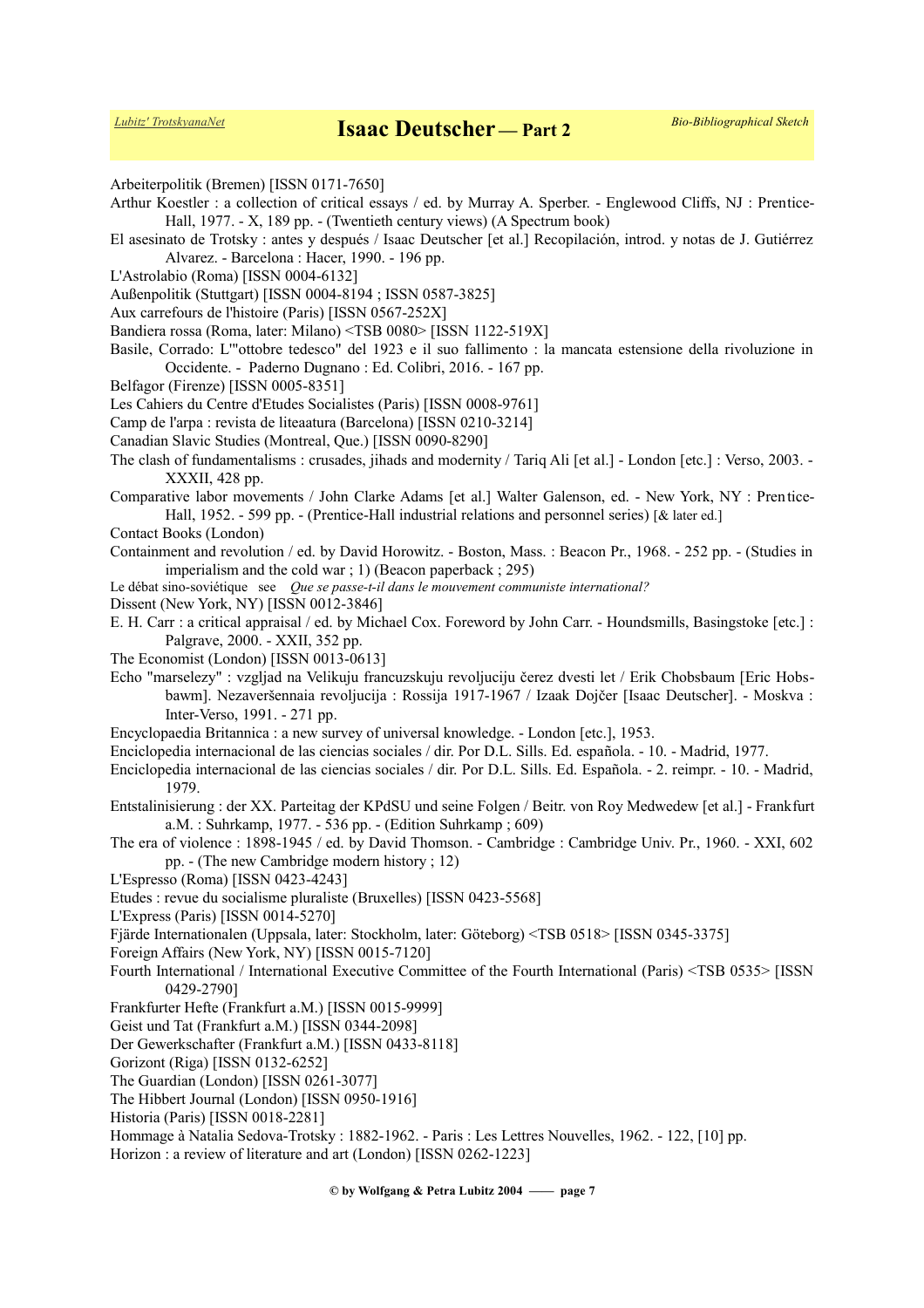Ikkevold og revelusjon : nye fomer for revelusjonær strategi / med bidrag av Arild Batzer [et al.] Berit Holm (red.) - Oslo : Pax, 1972. - 148 pp. - (Pax-bøkene ; 291)

- Inostrannaja literatura (Moskva) [ISSN 0537-7307]
- Intercontinental Press (New York, NY) <TSB 0657> [ISSN 0020-5303 ; ISSN 0162-5594]
- International Affairs (London) [ISSN 0020-5850]
- International encyclopedia of the social sciences / David L. Sills, ed. 1-17. London [etc.] : Macmillan [etc.], 1968.
- International Journal (Toronto, Ont.) [ISSN 0020-7020]
- Die Internationale (Various places) <TSB 0731> [ISSN 0535-4005]
- The Jewish Quarterly (London) [ISSN 0449-010X]
- The Journal of the Royal Artillery (London)
- Karta : niezależny miesięcznik historyczny (Warszawa) [ISSN 0867-3764]
- Labour Review (Manchester, later: London) <TSB 0882> [ISSN 0456-9946 ; ISSN 0140-1270]
- Laguillaumie, Pierre: Summerhill, pedagogía de la no-represión / Pierre Laguilliaumie. Acerca del hombre socialista / Isaac Deutscher. - Quito : Ed. Universitaria, 1974. - 79 pp. - (Colección Cuadernos culturales ; 9)
- Leftist experts answer eight questions on the 22d CPSU Congress / answers given by Paul A. Baran, Lelio Basso, Isaac Deutscher [et al.] - Washington, DC : Joint Publications Research Service, 1962. - 253 pp. - (JPRS ; 16580)
- Léon, Abraham: La conception matérialiste de la question juive / Abraham Léon. Ed. rev. et préf. par Maxime Rodinson. Préf. originale de E. Germain [i.e. Ernest Mandel]. Textes complémentaires de Isaac Deutscher et Léon Trotsky. - Paris : Etudes et Documentation Internationales, 1968. - XLVIII, 206 pp. [& later ed.]
- Les Lettres nouvelles (Paris) [ISSN 0024-1407]
- Liberation (New York, NY) [ISSN 0024-189X]
- Liebman, Marcel: La révolution russe : origines, étapes et signification de la victoire bolchevique / Marcel Liebman. Préf. de Isaac Deutscher. - Verviers [etc.] : Gérard [etc.], 1967. - 443 pp. - (Marabout université ; 136)
- Liebman, Marcel: The Russian revolution : the origins, phases and meaning of the Bolshevik victory / Marcel Liebman. With a pref. by Isaac Deutscher. Transl. by Arnold J. Pomerans. - London : Cape, 1970. - 389 pp.
- The Listener (London) [ISSN 0024-4392]
- Literarishe bleter [also: Literarisze bleter] (Varshe [Warsaw])
- The London Bulletin / Bertrand Russell Peace Foundation (Nottingham)
- Lunačarskij, Anatolij Vasil'evič: Profile der Revolution / Anatoli W. Lunatscharski. Eingel. von Isaac Deutscher. Frankfurt a.M. : Europäische Verl.-Anst., 1968. - 130 pp. - (Res novae)
- Lunačarskij, Anatolij Vasil'evič: Revolutionary silhouettes / Anatoly Vasilievich Lunacharsky. Transl. from the Russ. and ed. by Michael Glenny. With an introd. by Isaac Deutscher. - London : Allen Lane, 1967. - 155 pp. [& American ed., publ. by Hill and Wang, New York, NY]
- Lunačarskij, Anatolij Vasil'evič: Semblanzas de revolucionarios / Anatoly Vasilievich Lunacharsky. Pról. de Isaac Deutscher. Trad. del inglés por Pedro Scaron. Notas por Michael Glenny. - Montevideo : Biblioteca de Marcha, 1970. - 177 pp. - (Colección Testimonios ; 3)
- The Manchester Guardian (Manchester) [ISSN 0307-756X]
- Marxist Studies : for internal cadre education (New York, NY) <TSB 1000>
- Mendel, Hersh: Erinnerungen eines jüdischen Revolutionärs / Hersch Mendel. Mit einer Einl. von Isaac Deutscher und einem Nachw. von Jakob Moneta. - Berlin : Rotbuch-Verl., 1979. - 271 pp. [& later ed., publ. by Neuer ISP-Verl., Köln 2004]
- Mendel, Hersh: Mémoires d'un révolutionnaire juif / préf. d'Isaac Deutscher. Ann. et trad. du yiddish par Bernard Suchecky. - Grenoble : Pr. Univ. de Grenoble, 1982. - 379 pp.
- Mendel, Hersh: Mémoires d'un révolutionnaire juif / préf. d'Isaac Deutscher. Trad. Du yiddish et avant-propos par Bernard Suchecky. - Paris : Ed. Syllepse, 2011. - 397 pp. - (Yiddishland)
- Mendel, Hersh: Memoirs of a Jewish revolutionary / with a pref. by Isaac Deutscher. London : Pluto Pr., 1989. 367 pp.
- The Militant (New York, NY) <TSB 1026> [ISSN 0026-3885]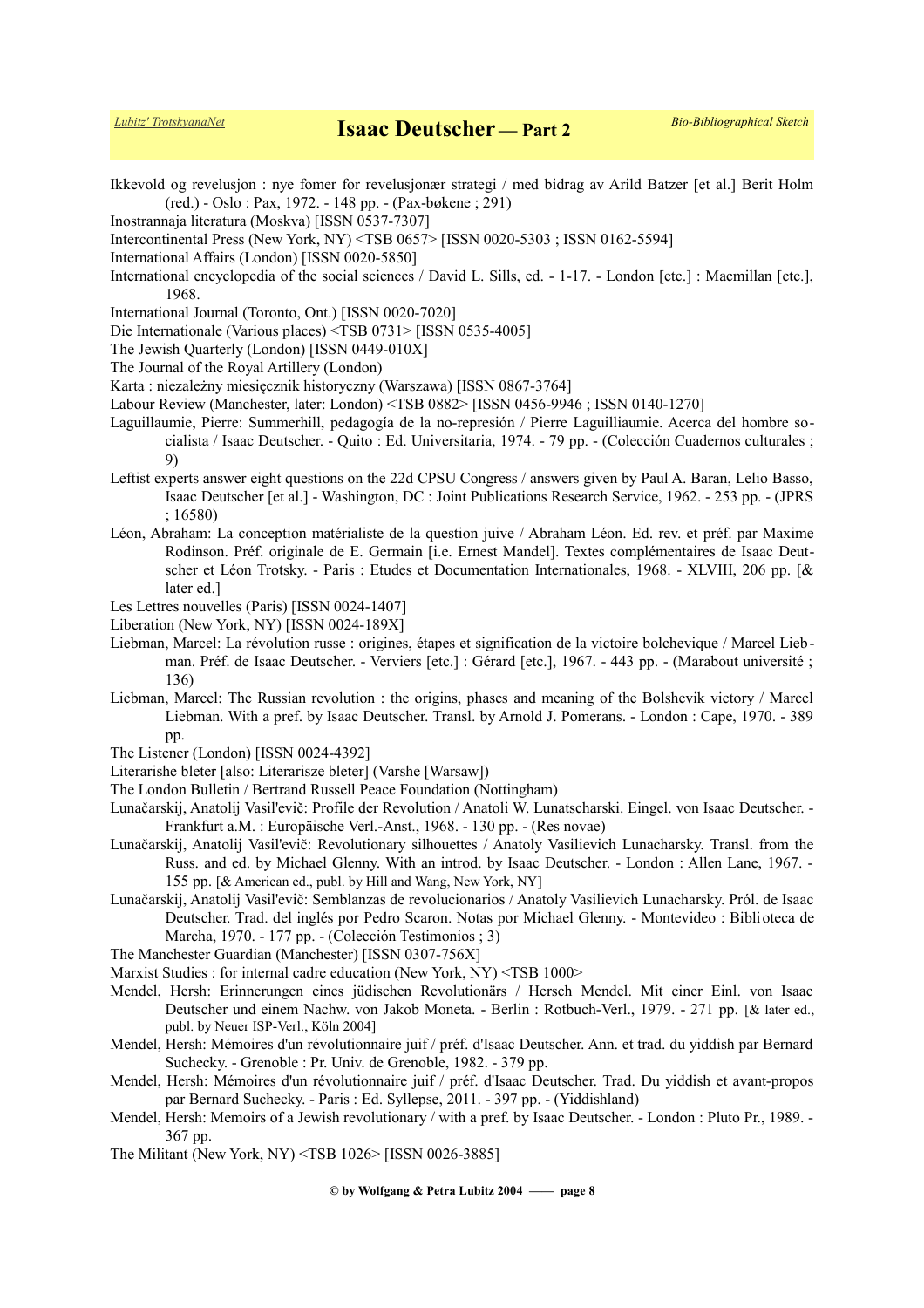Le Miroir de l'histoire (Paris) [ISSN 0544-3938] Le Monde (Paris) [ISSN 0395-2037] Monthly Review (New York, NY) [ISSN 0027-0520] Nasz przegląd : organ niezalezny (Warszawa) The Nation (New York, NY) [ISSN 0027-8378] New Cambridge modern history / ed. by David Thomson. - 12. - Cambridge, 1960. [& later ed.] New Left Review (London) [ISSN 0028-6060] The New Statesman (London) [ISSN 0028-6842 ; ISSN 0028-6834] The New York Times Magazine (New York, NY) [ISSN 0028-7822] News Chronicle (London) Le Nouvel Observateur (Paris) [ISSN 0029-4713] Nowa kultura : tygodnik społesczno-literacki (Warszawa) [ISSN 0546-8809] Nowa Polska (Londyn) Nowy dziennik (Kraków) Nuovi argomenti (Roma; later: Milano) [ISSN 0029-6295] The Observer (London) [ISSN 0029-7712] Palestine, the Arab-Israeli conflict / ed. by Russell Stetler. - San Francisco, Cal. : Ramparts Pr., 1972. - 297 pp. Partisan Review (New Brunswick, NJ) [ISSN 0031-2525] Philosophische Rundschau (Tübingen) [ISSN 0031-8159] Una polémica internacional : debate público realizado en Paris por el Centre d'Etudes Socialistes [...] bajo la presidencia de Iván Craipeau / Isaac Deutscher [et al.] - Buenos Aires : La Rosa blindada, 1967. - 95 pp. - (Los tiempos nuevos) The Political Quarterly (London) [ISSN 0032-3179] Prophets outcast : a century of dissident Jewish writing about Zionism and Israel / ed. By Adam Shatz. - New York, NY : Nation Books, 2004. - XVIII, 408 pp. Quaderni del Medio Oriente (Milano) [ISSN 0033-4871] Quatrième Internationale (Paris) <TSB 1282> [ISSN 0771-0569 - ISSN 0765-1740] Que se passe-t-il dans le mouvement communiste international? : le débat sino-soviétique / débat publique sous la présidence d'Yvan Craipeau entre Isaac Deutscher [et al.]. - Paris, 1965. - 51 pp. - (Les cahiers du Centre d'Etudes Socialistes ; 52/53) [On cover: Le débat sino-soviétique] Radio Times : journal of the BBC (London) [ISSN 0033-8060] The Reporter (New York, NY) [ISSN 1049-1600] The Review : a quarterly for pluralist socialism (Bruxelles) Revista de economía institucional (Bogotá) [ISSN 0124-5996] Revolution and class struggle : a reader in Marxist politics / ed. by Robin Blackburn. - Hassocks : Harvester Pr., 1978. - 444 pp. [& other ed., publ. by Fontana, London] Revolutionary Marxist students in Poland speak out, 1964-1968 / Jacek Kuron [et al.] - New York, NY : Merit Publ., 1968. - 96 pp. [Containing Deutscher's *Open letter to W. Gomulka and the CC of the Polish Workers' Party*] Revue de littérature comparée (Paris) [ISSN 0035-1466] The Russian revolution and Bolshevik victory - why and how? / Arthur E. Adams, ed. - Boston, Mass. : Heath, 1960. - 108 pp. - (Problems in European civilization) [& later ed., publ. by Heath, Lexington, Mass.] The Scotsman (Edinburgh etc.) [ISSN 0307-5850] La Sinistra (Roma) Sobre la revolución chine / Isaac Deutscher [et al.] - Medellin [etc.] : La Oveja Negra, [1971]. - 155 pp. - (Cuadernos La Oveja negra ; 1) The Socialist Register (London) [ISSN 0081-0606] Socialist revolution / James O'Connor [et al.] - San Francisco, Cal. : Agenda Publ., 1970. - 143 pp. The Soviet experience : success or failure? / ed. By Daniel R. Brower. - New York, NY : Holt, Rinehart and Winston, 1971. - VII, 129 pp. - (European problem studies) The Soviet political process : aims, techniques, and examples of analysis / ed. with introd. by Sidney I. Ploss. - Waltham, Mass. : Ginn, 1970. - VIII, 304 pp. Soviet sociology : historical antecedents and current appraisals / Alex Simirenko, ed. - Chicago, Ill. : Quadrangle Books, 1966. - 384 pp.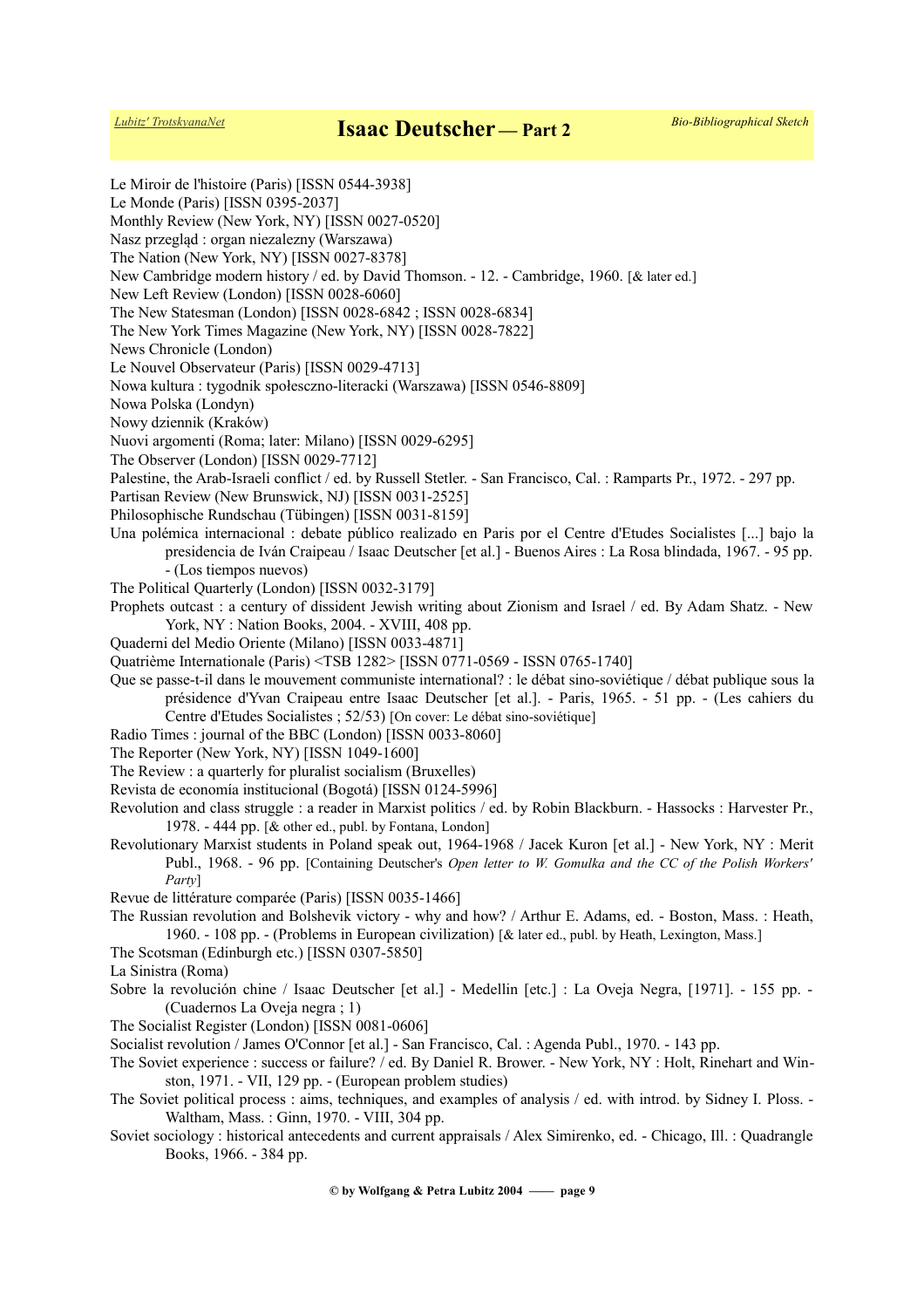Soviet Studies (Oxford; later: Glasgow) [ISSN 0038-5859] Sozialistische Zeitung : SoZ (Köln) <TSB 1621> [ISSN 0932-8750] The Spectator (London) [ISSN 0038-6952] The Stalin revolution : fulfillment or betrayal of communism? / ed. with an introd. by Robert V. Daniels. - Boston, Mass. : Heath, 1965. - XIV, 106 pp. - (Problems in European civilization) The Stalinist dictatorship / ed. by Chris Ward. - London [etc.] : Arnold [etc.], 1998. - XIII, 357 pp. The Stalinist legacy : its impact on 20th-century world politics / ed. by Tariq Ali. - Harmondsworth, Middlesex [etc.] Penguin Books, 1984. - 551 pp. [& other and later ed.] The Statesman (Calcutta) [ISSN 0972-0219] Storia del mondo moderno / a cura di C.L. Mowat. Trad. di Luca Trevisani. - 12. - Milano : Garzanti, 1972. Svobodnaja mysl' : meždunarodnyi obščestvennyi žhurnal (Moskva) [ISSN 0869-4435] Strategien der Konterrevolution : westliche Eindämmungspolitik 1917 bis Vietnam / hrsg. von David Horowitz. Vorw. von Bertrand Russell. [Übers.: Michaele Wunderle et al.] - Darmstadt : März-Verl., 1969. - 315 pp. [Transl. of *Containment and revolution*] Studies on the Left (Madison, Wis.) [ISSN 0585-7449] Sukop fundamentalizama : Križarski ratovi, džihad I suvremenost / Tariq Ali [et al.] Prijevod Sena Kulenovič. - Zagreb : Profil Multimedija, 2010. - 596 pp. [Transl. of *The clash of fundamentalisms*] Sunday Express (London) [ISSN 0039-5196] The Sunday Times (London) [ISSN 0956-1382] Swiatło : miesięcznik socjalistyczny (Warszawa) Les Temps modernes (Paris) [ISSN 0040-3075] The Times (London) [ISSN 0140-0460] The Times Literary Supplement (London) [ISSN 0040-7895] The Tribune (London) [ISSN 0041-2821] Trotsky / ed. by Irving H. Smith. - Englewood Cliffs, NJ : Prentice-Hall, 1973. - VII, 181 pp. - (Great lives observed) Trotsky, Leon: The age of permanent revolution : a Trotsky anthology. Ed., with an introd. by Isaac Deutscher (with the assistance of George Novack). - New York, NY : Dell, 1964. - 384 pp. [& later ed.] Trotsky, Leon: Denkzettel : politische Erfahrungen im Zeitalter der permanenten Revolution / Leo Trotzki. Hrsg. von Isaac Deutscher, George Novack und Helmut Dahmer. Übers. aus dem Engl. von Harry Maòr. - Frankfurt a.M. : Suhrkamp, 1981. - 475 pp. - (Edition Suhrkamp ; 896) Trotsky, Leon: La era de la revolución permanente : antología de escritos básicos / León Trotsky. Introd. de Isaac Deutscher. [Trad.: Manuel Aguilar, Luis Aldama y César Nicolás Molina]. - México, D.F. : J. Pablos, 1973. - 383 pp. - (Obras de León Trotsky ; 15) Trotsky, Leon: Scelta di scritti 1905-1940 / L.D. Trotskij. A cura di G. Novack. Con un saggio introduttivo di Isaac Deutscher. [Trad. di Livio Maitan]. - [Roma] : Samonà e Savelli, 1968. - 197 pp. - (Cultura politica ; 18) [Abridged version of Trotsky, Leon: *The age of permanent revolution*] [& later ed.] Twentieth century interpretations of 1984 : a collection of critical essays / ed. by Samuel Hynes. - Englewood Cliffs, NJ : Prentice-Hall, 1971. - VI, 117 pp. - (Twentieth century interpretations) (A Spectrum book) Universities & Left Review (London) [ISSN 0502-6385] Wehrwissenschaftliche Rundschau (Various places) [ISSN 0342-4847 - ISSN 0509-9722] Wiadomości Polskie (London) Widnokrąg (Warszawa) Workers' Fight (London) <TSB 1836>

World Outlook = Perspective mondiale (Paris ; later: New York, NY) <TSB 1886>

World Politics (Princeton, NJ etc.) [ISSN 0043-8871]

Young Socialist (New York, NY) <TSB 1893> [ISSN 0513-6113 - ISSN 0360-0157]

Zeszyty teoretyczno-polityczne (Warszawa) [ISSN 0044-443X]

Zionism reconsidered : the rejection of Jewish normalcy / ed. and with an introd. by Michael Selzer. - New York, NY : Macmillan, 1970. - XXII, 259 pp.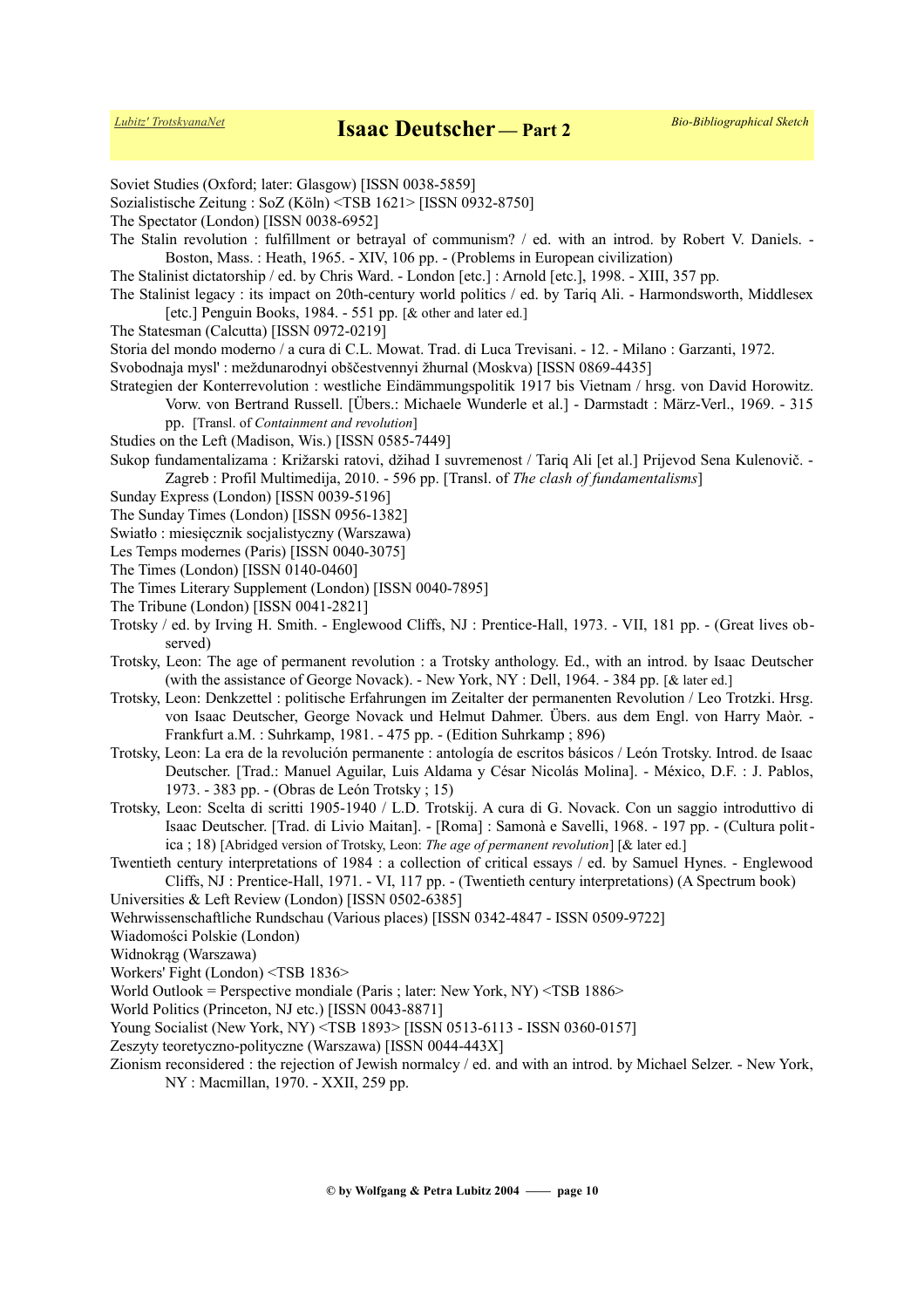## *Books and articles by Deutscher on Trotsky and Trotskyism*[5](#page-10-0)

Adski temnaja noč' : glava iz knigi "Prorok v izgnanii" / Isaak Dojčer. Perevod s anglijskogo Ju. Zarachoviča [et al.], in: *Inostrannaja literatura* [ISSN 0537-7307], 1989 (3), pp. 167-230

Der bewaffnete Prophet, in: *Geist und Tat* [ISSN 0344-2098], 17.1962 (10), pp. 297-303

Biografija Lava Davidoviča Bronštejna-Trockog / prevela Nada Šoljan. - 1-3. - Zagreb : Liber [etc.], 1975-76 - (Monografije-biografije ; 3)

1. Naoružani prorok. - 1975. - XII, 319 pp.

2. Razoružani prorok. - 1976. - 308 pp.

3. Prognani prorok. - 1976. - 340 pp.

[Blev revolutionen förrådd?](http://www.marxistarkiv.se/klassiker/deutscher/blev_revolutionen-forradd.pdf) [Electronic resource] / övers.: Martin Fahlgren - 28 KB (3 pp.) [Book review] Comment Staline liquida Trotsky, in: *Le Miroir de l'histoire* [ISSN 0544-3938] , 1965 (182), pp. 50-61

Conversation with Trygve Lie : Oslo, 28-29 Apr. 1956, in: *Deutscher, Isaac.: Marxism, wars and revolutions*, London, 1984, pp. 169-177

Les derniers jours de Trotsky / trad. par Jean Cler, in: *Historia* [ISSN 0018-2281], 1966 (236), pp. 94-103 Einleitung / Übers. aus dem Engl. von Harry Maor, in: *Trotzki, Leo: Denkzettel*, Frankfurt a.M., 1981, pp. 14-41 Las ideas de León Trotsky sobre el arte y sobre el hombre, in: *Trotsky*, Buenos Aires, 1969, pp. 183-200 Las ideas de León Trotsky sobre el arte y sobre el hombre, in: *El verdadero Trotsky*, 2. ed., corr. y aumentada,

México, D.F., 1975, pp. 205-224 Las ideas de León Trotsky sobre el arte y sobre el hombre, in: *Camp de l'arpa : revista de literatura* [ISSN 0210-

3214], 1976 (34)

Introduction, in: *Trotsky, Leon: The age of permanent revolution*, New York, NY, 1964, pp. 13-39

Introduction, in: *Trotsky, Leon: The age of permanent revolution*, 2. print, New York, NY, 1970, pp. 13-39

Introduction, in: *Trotsky, Leon: The age of permanent revolution*, 3. print, New York, NY, 1973, pp. 13-39 Introduzione, in: *Trotsky, Leone: Scritti scelti 1905-1940*, Roma, 1980, pp. 5-38

Leon Trotsky as a historian and sociologist of revolution, in: *Soviet sociology : historical antecedents and current appraisals / Alex Simirenko, ed.*, Chicago, Ill., 1966, pp. [150]-167

Natalia Sedova - devotion to Trotsky, in: *The Times* [ISSN 0140-0460], 1962 (Jan.24) [Obituary]

Der nichtjüdische Jude / übers. von Eike Geisel [et al.], in: *Deutscher, Isaac: Die ungelöste Judenfrage*, Berlin, 1977, pp. 7-20

The non-Jewish Jew, in: *Deutscher, Isaac: The non-Jewish Jew and other essays*, London etc., 1968, pp. 25-41

Notes on talks with Natalia Ivanovna in Paris, in: *Pratt, M.: Interpreting Trotsky's last years in exile*, London, 1993 (Thesis), pp. 83-91

The prophet : the life of Leon Trotsky. - The one-volume ed. - London [etc.] : Verso, 2015. - VIII, 1638 pp.

Roots of bureaucracy / ed. by Tamara Deutscher, in: *Canadian Slavic studies = Revue canadienne d'études slaves* [ISSN 0090-8290], 3.1969 (3), pp. 453-472

The roots of bureaucracy, in: *Deutscher, Isaac: Marxism in our time*, London, 1972, pp. 181-208

The roots of bureaucracy, in: *Deutscher, Isaac: Marxism, wars and revolutions*, London, 1984, pp. 221-242 Smert' Trockogo / Isaak Dojčer, in: *Gorizont* [ISSN 0132-6252], 1990 (3), pp. 24-28

El Stalin de Trotski, in: *Deutscher, Isaac: Herejes y renegados*, Barcelona, 1970, pp. 93-106

Trockij / Isaak Dojčer. [Perevod s anglijskogo]. - [1-3]. - Moskva : Centrpoligraf, 2006

[1.] Vooružennyi prorok, 1879-1921. - 525 pp.

[2.] Bezoružennyi prorok, 1921-1929. - 493 pp.

[3.] Izgnannyi prorok, 1929-1940. - 525 pp.

Trockij al nadir, in: *Deutscher, Isaac: Ironie della storia*, Milano, 1972.

Trockij e l'opposizione di sinistra in un carteggio fra Alfonso Leonetti e Isaac Deutscher, in: *Belfagor* [ISSN 0005-8351], 34.1979 (1), pp. 43-66

Trockij v izgnanii / Izaak Dojčer. Perevod s anglijskogo N.N. Jakovleva. Posleslovie i kommentarii N.A. Vaseckogo. - Moskva : Izd-vo Političeskoj Literatury, 1991. - 588 pp.

Trotskij. - [1-3]. - Göteborg : Partisan-Förl., 1971-72 - (Partisan ; ...) [& later ed.]

[1.] Den väpnade profeten : 1879-1921 / svensk övers.: Martin Peterson. - 1971. - 402 pp. - (... ; 1)

[2.] Den avväpnade profeten : 1921-1929 / svensk övers.: Mario Grut. - 1972. - 352 pp. - (... ; 2)

**© by Wolfgang & Petra Lubitz 2004 —— page 11**

<span id="page-10-0"></span><sup>5)</sup> If identical titles proper occur, arrangement is chronological.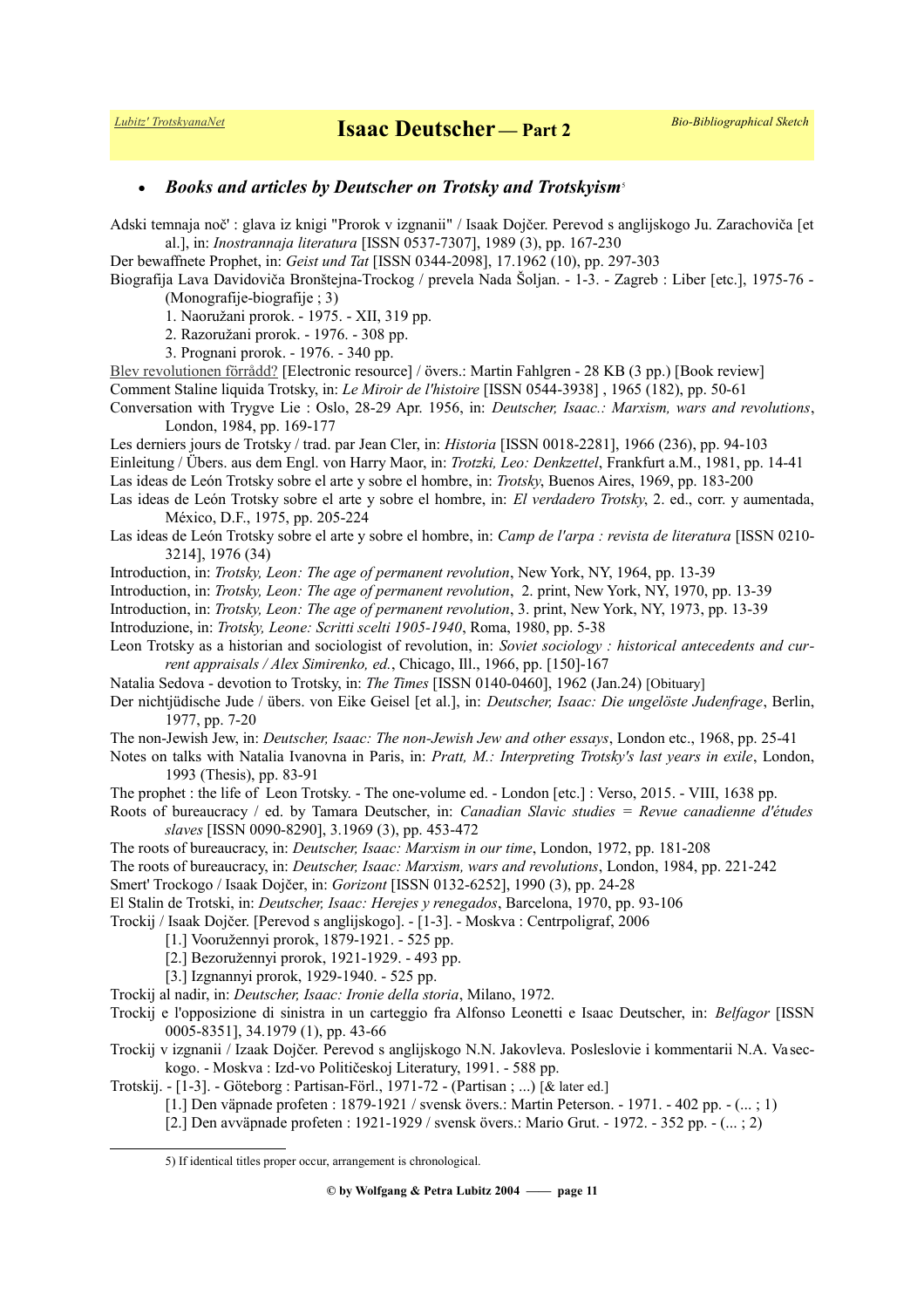[3.] Den förvisade profeten : 1929-1940 /svensk övers.: Mario Grut. - 1972. - 393 pp. - (... ; 3) Trotskij / pres. di Giuseppe Boffa. [Trad. di Antonietta Drago]. - Nueva ed. / a cura di Attilio Chitarin. - [1-?]. - Milano : Longanesi, 1979 [?] - (Biblioteca / Longanesi ; ...) [1.] Il profeta armato : 1879-1921. - 1979. - XVI, 555 pp. - (... ; 13) [Publication probably suspended with vol. 1] Trotsky. - [1-3]. - London [etc.] : Oxford Univ. Pr., 1954-63. **[Original edition]** [1.] The prophet armed : 1879-1921. - 1954. - VIII, 540 pp. [2.] The prophet unarmed : 1921-1929. - 1959. - XII, 490 pp. [3.] The prophet outcast : 1929-1940. - 1963. - XV, 543 pp. Trotsky. - [1-3]. - Milano : Longanesi, 1956-65. - (Il cammeo ; ...) [1.] Il profeta armato : 1879-1921 / trad. dall'orig. inglese di Antonietta Drago. - 1956. - 784 pp. - (... ; 80) [2.] Il profeta disarmato : 1921-1929 / trad. di Maria Eugenia Morin. - 1961. - 640 pp. - (... ; 155) [3.] Il profeta esilato : 1929-1940 / trad. di Maria Eugenia Morin. - 1965. - 735 pp. - (... ; 200) Trotsky / trad. de l'anglais par Paulette Péju [et al.]. - 1-3. - Paris : Julliard, 1962-65 - (Les temps modernes) 1. Le prophète armé : (1879-1921). - 1962. - 695 pp. 2. Le prophète désarmé : (1921-1929). - 1964. - 640 pp. 3. Le prophète hors de la loi : (l'exil). - 1965. - 704 pp. Trotsky. - [1-3]. - New York, NY : Vintage Books, 1965. - (Vintage Russian library ; ...) [1.] The prophet armed : 1879-1921. - VIII, 540 pp. - (... ; 746) [2.] The prophet unarmed : 1921-1929. - XII, 490 pp. - (... ; 747) [3.] The prophet outcast : 1929-1940. - XV, 543 pp. - (... ; 748) Trotsky / trad. de R. Folch I Camarasa. - [1]. - Barcelona : Ed. Materials, 1968. - (Colecció Història immediata) [1.] El profeta armat : (1879-1921). - 566 pp. [Only vol. 1 publ.] Trotsky / trad. de José Luis González. - 2. ed. - [1-3]. - México, D.F. : Ed. Era, 1968-71. - (Colección El hombre y su tiempo) [1.] El profeta armado : 1879-1921. - 1970. [2.] El profeta desarmado : 1921-1929. - 1968. [3.] El profeta desterrado : 1929-1940. - 1971. Trotsky. - [1-3]. - London [etc.] : Oxford Univ. Pr., 1970. - (Oxford paperbacks ; ...) [1.] The prophet armed : 1879-1921. - VIII, 540 pp. - (... ; 227) [2.] The prophet unarmed : 1921-1929. - XII, 490 pp. - (... ; 228) [3.] The prophet outcast : 1929-1940. - XV, 543 pp.  $-$  (... ; 229) Trotsky. - Rééd. / trad. de l'anglais par Jean Cler. - 1-6. - Paris : Union Génerale d'Ed., 1972-80. - (Collection  $10/18$ ; ... 1. Le prophète armé : 1879-1921. - 1. - 1972. - 441 pp. - (... ; 679) 2. Le prophète armé : 1879-1921. - 2. - 1972. - 448 pp. - (... ; 688) 3. Le prophète désarmé : 1921-1929. - 1. - 1979. - 275 pp. - (... ; 1312) 4. Le prophète désarmé : 1921-1929. - 2. - 1979. - pp. 276-639 - (... ; 1313) 5. Le prophète hors de la loi : 1929-1940. - 1. - 1980. - 349 pp. - (... ; 1387) 6. Le prophète hors de la loi : 1929-1940. - 2. - 1980. - pp. 350-692 - (... ; 1388) Trotsky / trad. de José Luis González. - 3. ed. - [1-3]. - México, D.F. : Ed. Era, 1973-75. - (Colección El hombre y su tiempo) [1.] El profeta armado : 1879-1921. - 1973. [2.] El profeta desarmado : 1921-1929. - 1974. [3.] El profeta desterrado : 1929-1940. - 1975. Trotsky / trad. de José Luis González. - 4. ed. - [1-3]. - México, D.F. : Ed. Era, 1976-79. - (Colección El hombre y su tiempo) [1.] El profeta armado : 1879-1921. - 1976. [2.] El profeta desarmado : 1921-1929. - 1976. [3.] El profeta desterrado : 1929-1940. - 1979. Trotsky. - [1-3]. - London [etc.] : Oxford Univ. Pr., 1980. - (A galaxy book ; ...) [1.] The prophet armed : 1879-1921. - VIII, 540 pp. - (... ; 605)

**© by Wolfgang & Petra Lubitz 2004 —— page 12**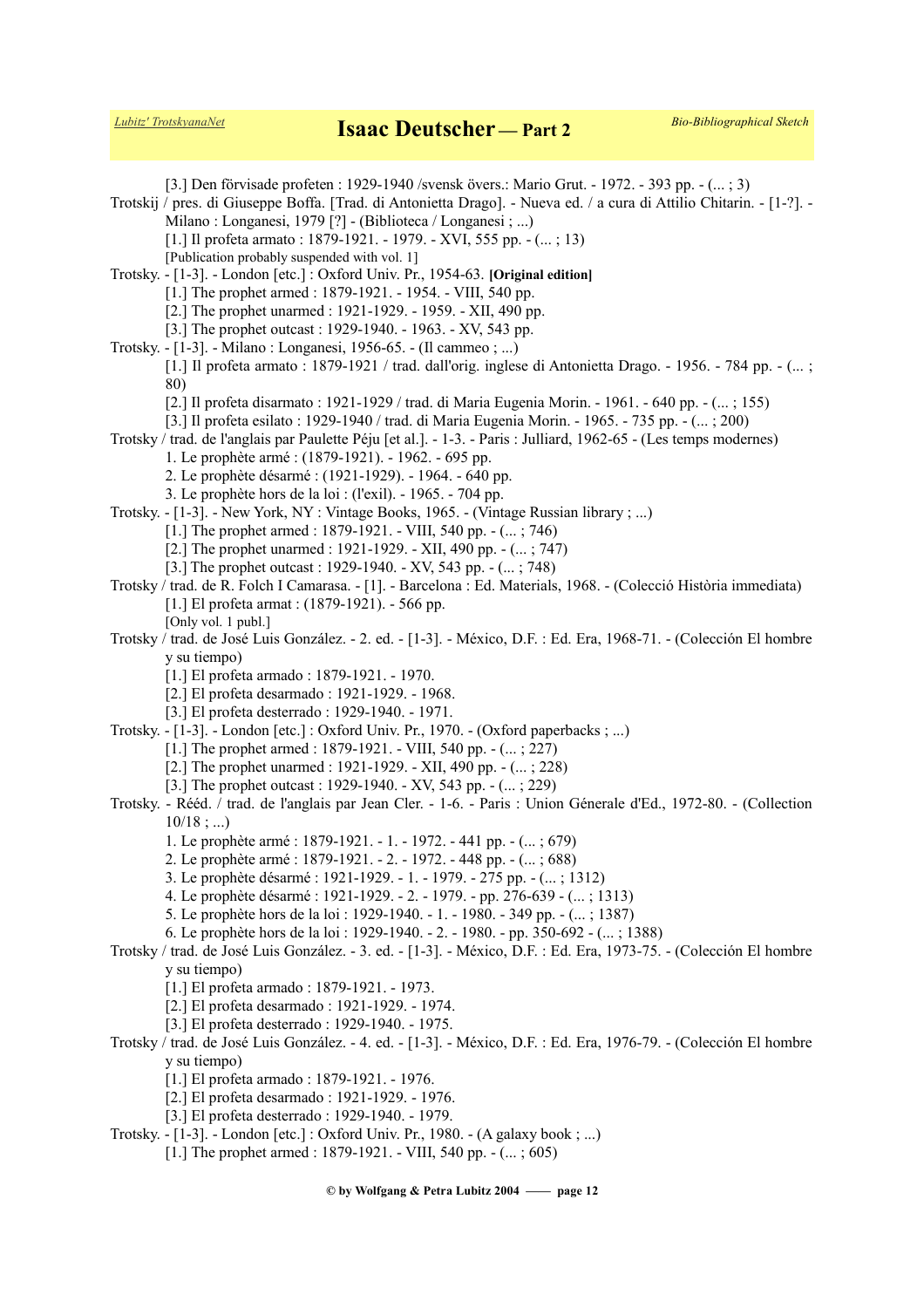[2.] The prophet unarmed : 1921-1929. - XII, 490 pp.  $-$  (... ; 606)

- [3.] The prophet outcast : 1929-1940. XIII, 543 pp.  $-$  (... ; 607)
- Trotsky. [New ed.] [1-3]. London [etc.] : Verso, 2003.
	- [1.] The prophet armed : Trotsky, 1879-1921. X, 497 pp.
	- [2.] The prophet unarmed : Trotsky, 1921-1929. XIV, 444 pp.
	- [3.] The prophet outcast : Trotsky, 1929-1940. XII, 484 pp.
- Trotsky, in: *International encyclopaedia of the social sciences*, 16, London, 1968, pp. 155-159
- Trotsky à Brest-Litovsk, in: *Aux carrefours de l'histoire* [ISSN 0567-252X], 1962 (55), pp. 14-33
- Trotsky at his nadir, in: *Deutscher, Isaac: Ironies of history*, London etc., 1966, pp. 174-180
- Trotsky at his nadir, in: *Deutscher, Isaac: Ironies of history*, Berkeley, Cal., 1971, pp. 174-180
- Trotsky en 1921 : défaite dans la victoire / trad. de l'anglais par Paulette M. Péju, in: *Les Temps modernes* [ISSN 0040-3075], 14.1958/59 (156/157), pp. 1394-1432
- Trotsky en nuestro tiempo, in: *Deutscher, Isaac: El marxismo de nuestro tiempo*, México, D.F., 1975, pp. 27-50
- Trotsky en nuestro tiempo, in: El asesinato de Trotsky : antes y después, Barcelona, 1990, pp. 47-85
- Trotsky en su nadir / trad. de Juan Ramón Capella, in: *Deutscher, Isaac: Ironías de la historia*, Barcelona, 1969, pp. 197-204
- Trotsky in our time, in: *Deutscher, Isaac: Marxism in our time*, London, 1972, pp. 31-62
- Trotsky, León, in: Enciclopedia internacional de las ciencias sociales / dir. por D.L. Sills, Ed. española, 10, Madrid, 1977, pp. 534-537
- Trotsky, León, in: Enciclopedia internacional de las ciencias sociales / dir. por D.L. Sills, Ed. española, 2. reimpr., 10, Madrid, 1979, pp. 534-537
- [Trotskij om Stalin](http://www.marxistarkiv.se/klassiker/deutscher/trotskij_om_stalin.pdf) [Electronic resource] / övers.: Martin Fahlgren. 46 KB (6 pp.)
- Trotsky on Stalin, in: *Deutscher, Isaac: Herectics and renegades and other essays*, London, 1955, pp. 78-90

Trotsky on Stalin, in: *Deutscher, Isaac: Russia in transition, and other essays*, New York, NY, 1957.

- Trotsky on Stalin, in: *Deutscher, Isaac: Russia in transition, and other essays*, Rev. ed., New York, NY, 1960.
- Trotsky on Stalin, in: *Deutscher, Isaac: Herectics and renegades and other essays*, Indianapolis, Ind., 1969, pp. 78-90
- Trotsky on Stalin, in: *Deutscher, Isaac: Herectics and renegades and other essays*, Re-issued, with a new introd. by E.H. Carr, London, 1969, pp. 78-90
- Trotsky pendant la révolution d'octobre / trad. Par Paulette M. Péju. [1-3], in: *Les Temps modernes* [ISSN 0040-3075], 13.1957 (137/138), pp. 174-206; 13.1957 (139) : pp. 478-499; 13.1957 (140) : pp. 699- 728

Trotsky's place in history, in: *The Militant* <TSB 1026> [ISSN 0026-3885], 1960 (March 7)

Trotzki / [aus dem Engl. übers. von Harry Maor]. - 1-3. - Stuttgart : Kohlhammer, 1962-63

- 1. Der bewaffnete Prophet : 1879-1921. 1962. 554 pp.
- 2. Der unbewaffnete Prophet : 1921-1929. 1962. 501 pp.
- 3. Der verstoßene Prophet : 1929-1940. 1963. 543 pp.
- Trotzki / [aus dem Engl. übers. von Harry Maor]. 2. Aufl.. 1-3. Stuttgart [etc.] : Kohlhammer, 1972 (Urban-Taschenbücher ; ...)
	- 1. Der bewaffnete Prophet : 1879-1921. 554 pp. (... ; 158)
	- 2. Der unbewaffnete Prophet : 1921-1929. 501 pp. (... ; 159)
	- 3. Der verstoßene Prophet : 1929-1940. 543 pp. (... ; 160)
- Trotzkij in unserer Zeit, in: *Deutscher, Isaac: Marxismus und die UdSSR*, Frankfurt a.M., 1974, pp. 23-53
- Les vues de Léon Trotsky sur l'art et sur l'homme / trad. de l'anglais par Pierre Frank, in: *Les Lettres nouvelles* [ISSN 0024-1407], 1962 (29), pp. 83-110
- Was the revolution betrayed?, in: *The New Statesman* [ISSN 0028-6842 ISSN 0028-6834], n.s. 54.1957 (1380), pp. 217-218. [Book review]
- Was the revolution betrayed?, in: *Deutscher, Isaac: Marxism in our time*, London, 1972, pp. 265-271. [Book review]

Die Wurzeln der Bürokratie, in: *Deutscher, Isaac: Marxismus und die UdSSR*, Frankfurt a.M., 1974, pp. 54-80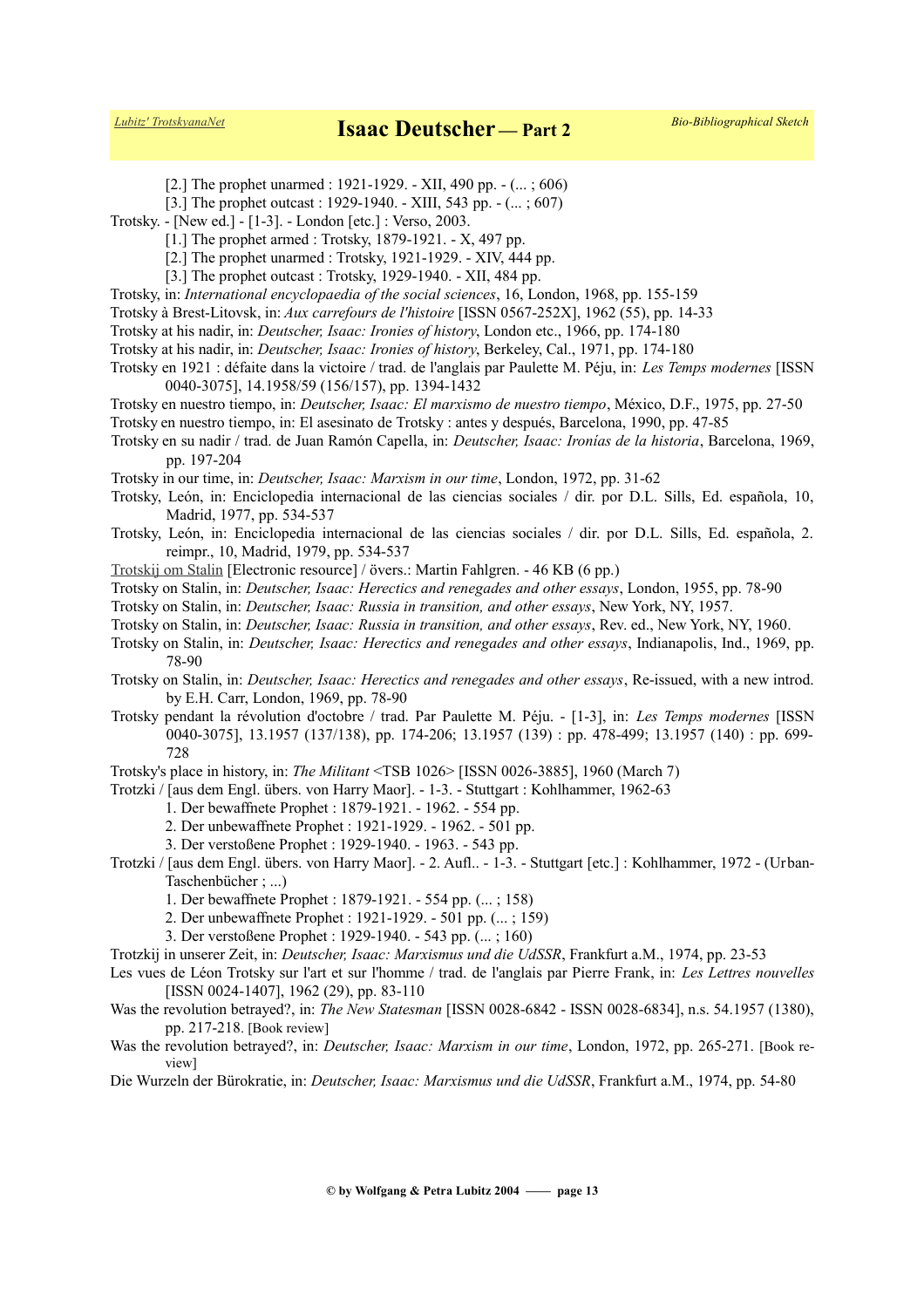#### *Books about Deutscher*

- Beilharz, Peter: Trotsky, Trotskyism and the theory of the transition to socialism. Clayton, Vic. : Monash Univ., 1983. - XI, 467, V pp. [PhD] - [On pp. 335-399: History and transition : Isaac Deutscher]
- Beilharz, Peter: Trotsky, Trotskyism and the transition to socialism. London [etc.] : Croom Helm, 1987. 197 pp. [On pp. 150-181: History and transition : Issac Deutscher]
- Caute, David: Isaac & Isaiah : the covert punishment of a Cold War heretic. New Haven, Conn. : Yale Univ. Pr., 2013. - XIV, 335 pp. [About Isaac Deutscher and Isaiah Berlin and their troublesome relationship in the 1960s]
- Flapan, Simcha: 5. Juni 1967, der arabisch-israelische Krieg : (eine Antwort an Isaac Deutscher) / ins Deutsche übertr. von E. Rauch. - Frankfurt a.M. : Borochev-Pr., 1969. - 104 pp. - (Sozialistisch-zionistische Monographien)
- Flapan, Simcha: 1967 års krig mellan Israel och arabstaterna / förord av Svante Foerster. Stockholm : Judiska Informationskommittén i Sverige, 1969. - 44 pp.
- Flapan, Simcha: La guerre israélo-arabe du 6 juin 1967. [Paris] : Cercle Bernard Lazare, [ca. 1968]. 41 pp.
- Gleisner, Jeffrey Irving: Isaac Deutscher and Soviet Russia / J.I. Gleisner. [Birmingham] : Centre for Russian and East European Studies, 1971. - 38 pp. - (CREES discussion papers : Series RC/C, Sociology and political science ; 5)
- Hvidsten, Thomas A.: Isaac Deutscher : a revolutionary optimist looks at Soviet history and the future of socialism. - V, 131 pp. [Tempe, Ariz., Arizona State Univ., Thesis (M.A.), 1975]
- Isaac Deutscher : the man and his work / ed. by David Horowitz. London : Macdonald, 1971. 254 pp. [Contents: p.9 Introduction/D. Horowitz, p.17 Reminiscences (p.19 Armed with a pen: notes for a political portrait of Isaac Deutscher/D. Singer, p.57 Work in progress/T. Deutscher, p.88 A working-class tribute/L. Daly), p.95 Historian and theoretician (p.97 Isaac Deutscher as historian of the Russian revolution/M. Liebman, p.115 The theory of revolutions/C. Hill, p.132 The dilemma of de-Stalinization: the future as history/L. Menashe), p.177 Intellectual, Marxist, activist (p.179 That dazzling rainbow/V.G. Kiernan, p.211 Deutscher and the new left in America/S. Unger, p.226 On the bibliography of Isaac Deutscher's writings/T. Deutscher), p.235 Selected bibliography, p.249 In dex]
- Kendall, Walter: Isaac Deutscher 1907-1967 : a critical appreciation on the twenty-fifth anniversary of his death / Walter Kendall ; Alistair Mitchell and Ken Tarbuck. - Worthing, West Sussex : Marken Pr., 1992. - 25 pp. - (A Marken Press publication) [Contents: p.1 Twenty-five years on/K. Tarbuck, p.3 Ten years without Deutscher: an appraisal of the man and his influence/K. Tarbuck, p.11 Deutscher as an independent thinker: Deutscher's criticisms of Trotsky, a survey and an evaluation/A. Mitchell, p.19 Deutscher as a prophet/W. Kendall, p.23 Tamara Deutscher (1913-1990)/K. Tarbuck]
- Mandell, William: A reply to Isaac Deutscher "On socialist man". New York, NY : Political Affairs, 1967. 36 pp. - (A Political Affairs reprint) [Originally publ. in *Political Affairs*, 46.1967 (12)]
- Marcus, Shmuel: Marxism & a free society : an anarchist reply to Isaac Deutscher's address on "Socialist man" [...] - Sanday : Simian Publ., 1976. - 16 pp.
- Nelson, Brian Robert: Isaac Deutscher and contemporary Marxism. VIII, 224 pp. [Riverside, Cal., Univ. of California, Diss. (PhD), 1972. - [Contents: p.9 The dilemma of contemporary Marxism, an historical analysis, p.45 Deutscher on Leninism, p.66 Deutscher on Stalinism, p.121 Deutscher on de-Stalinization, p.189 Isaac Deutscher and contemporary Marxism]
- Syré, Ludger: Isaac Deutscher Marxist, Publizist, Historiker : sein Leben und Werk 1907-1967. Hamburg : Junius, 1984. - 422 pp. - (Reihe Forschungsberichte) [=Author's diss. (PhD), Tübingen, Eberhard-Karls-Univ., 1983. --- Contents: p.11 Einleitung, p.21 Isaac Deutschers persönlicher und politischer Werdegang in Polen (1907- 1939), p.63 Isaac Deutschers Publizistik im Zweiten Weltkrieg (1939-1945), p.159 Isaac Deutschers Publizistik im ersten Nachkriegsjahrzehnt (1946-1956), p.241 Isaac Deutschers Publizistik seit der Tauwetterperiode (1957- 1967), p.336 Schluß: Deutscher, der unvollendete Prophet, p.339 Anmerkungen, p.400 Bibliographie, p.417 Personenregister]
- Tilitz, Thomas: Isaac Deutscher : a singular voice on the critical issues of the Russian revolution and Soviet power. - New York, NY : Queens College, 1999. - 120 pp. [New York, NY, Queens College, Thesis (M.A.)]
- Veen, Hermien van: *Isaac Deutscher papers, period 1929-1967 (-1972)* [Electronic resource]. 21 KB (9 pp.) [Guide to the Isaac Deutscher papers deposited at the *IISG*, Amsterdam. Updated June 8, 2005]
- Wang Fanxi: Isaac Deutscher, Chen Duxiu, and the Chinese Trotskyists : a comment on Deutscher's The prophet outcast / Wang Fanxi. Ed. by Gregor Benton. - Leeds : Dept. of East Asian Studies, Univ. of Leeds, 1993. - 20 pp. - (Leeds East Asia papers ; 23)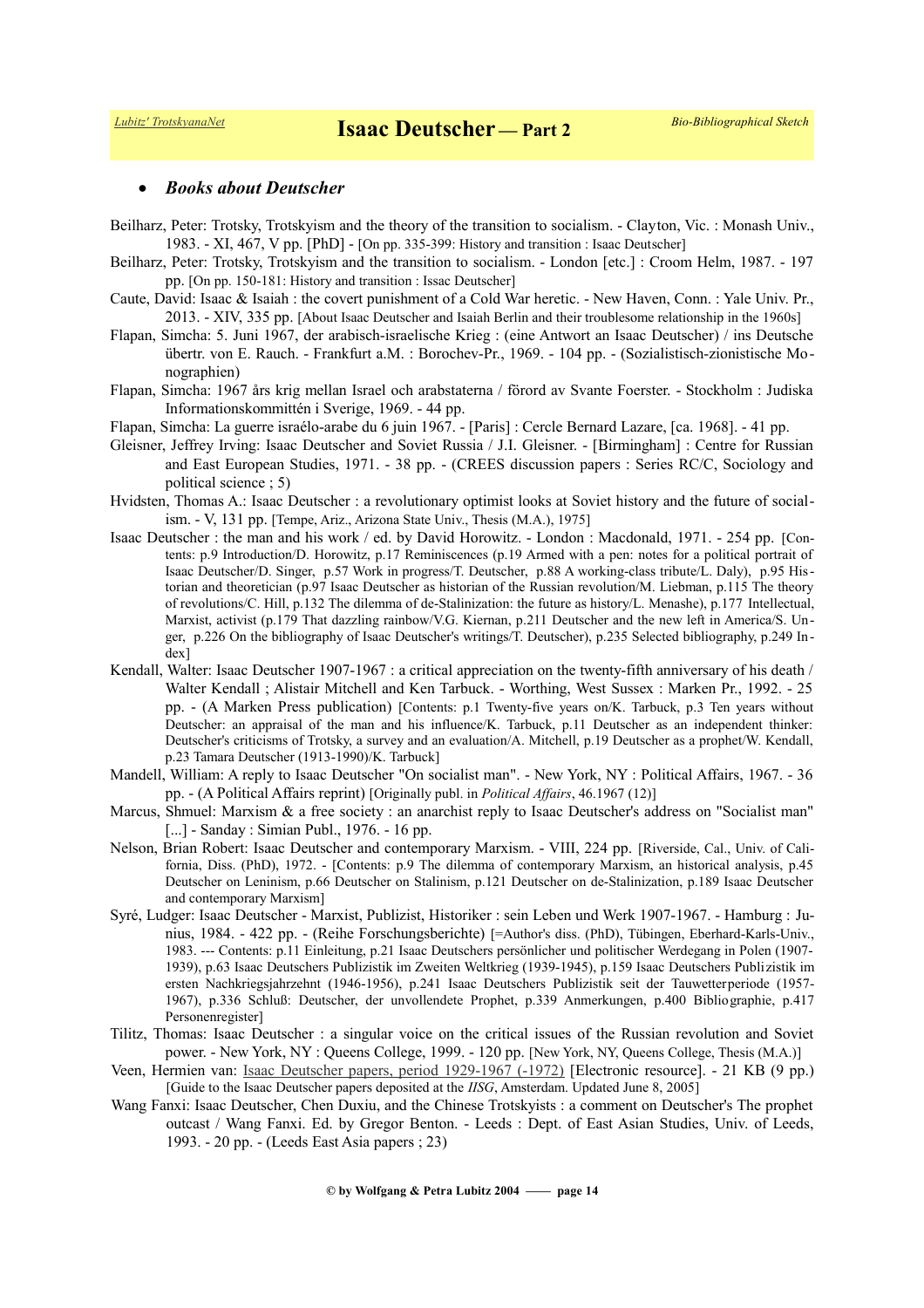Wasserstein, Bernard: Isaiah Berlin, Isaac Deutscher and Arthur Koestler : their Jewish wars. - Amsterdam : Menasseh ben Israel Inst., 2009. - 35 pp. - (Menasseh ben Israel Instituut studies ; 2)

#### *Articles and web sites about Deutscher*

- [Anon.]: Deutscher, Isaac (Peregrine), 1907-1967, in: *Contemporary authors : New revision series* [ISSN 0275- 7176] 4.1981, pp. 194-195. [Biographical sketch]
- [Anon.]: Deutscher, Isaac (Peregrine), 1907-1967, in: *Contemporary authors : first revision* [ISSN 0196-0245] 5/8 (1969) : p. 301. [Biographical sketch]
- [Anon.]: [Isaac Deutscher.](https://en.wikipedia.org/wiki/Isaac_Deutscher) [Biographical sketch, Wikipedia article]
- [Anon.]: Isaac Deutscher polnisch-britischer Journalist und Schriftsteller, in: *Internationales biographisches Archiv : IBA* [ISSN 0020-9457], 1967 (42). [Biographical sketch]
- [Anon.]: Deutscher, Isaac, in: *World authors 1950-1970 / ed. by John Wakeman*, New York, NY, 1975, pp. 383- 385. [Biographical sketch. On pp. 383-384: autobiographical notes by I. Deutscher]
- [Anon.]: Isaac Deutscher, 60, is dead an authority on communism, in: *The New York Times* [ISSN 0362-4331] 1967, Aug. 20, p. 88. [Obituary]
- [Anon.]: [Obituary], in: *International Correspondence / International Committee of the Fourth International* <TSB 0688> 1.1967 (12), pp. 161-162
- [Anon.]: Mr Isaac Deutscher : leading scholar of revolutionary Marxism, in: *The Times* [ISSN 0140-0460] 1967 (Aug.21=Nr.57025), p. 8. [Obituary]
- [Anon.]: Isaac Deutscher, in: *Obituaries from The Times* [ISSN 0951-2284] 1961/70 (1975), p. 211. [Obituary. Repr. from *The Times*, 1967 (Aug. 21)]
- Ali, Tariq: Isaac Deutscher ein marxistischer Historiker im Kalten Krieg, in: *Was tun : sozialistische Zeitung* <TSB 1818> [ISSN 0043-0404], 10.1977 (187), pp. 13-14. [Originally publ. in Engl. in: *Socialist Challenge*, 1977 (Aug. 11)] [Biographical sketch]
- Anderson, Perry: The legacy of Isaac Deutscher, in: *Anderson, Perry: A zone of engagement*, London [etc.], 1992, pp. 56-75
- Anderson, Perry: El legado de Isaac Deutscher, in: *Anderson, Perry: Campos de batalla / Perre Anderson*, Barcelona, 1998
- Aron, Raymond: Un croisé de l'anti-anti-communisme, in: *Preuves* [ISSN 0555-0939] 1954 (Mai), pp. 66-70
- Aron, Raymond: La Russie après Staline, in: *Preuves* [ISSN 0555-0939], 1953 (Oct.), pp. 5-13
- Ash, Bill: [Är Isaac Deutscher marxist?](http://www.marxistarkiv.se/klassiker/deutscher/om_deutscher/ash-ar_deutscher_marxist.pdf) / övers.: Maria Ekman. 423 KB (7 pp.) [Electronic resource]
- Ash, Bill: The old "new" anti-left : is Isaac Deutscher a Marxist?, in: *Progressive Labor* [ISSN 0033-0795], 1967 (Febr./March), pp. 59-63
- Beilharz, Peter: Isaac Deutscher : history and necessity, in: *History of Political Thought* [ISSN 0143-781X], 7.1986 (2), pp. 375-384
- Beilharz, Peter: Isaac Deutscher : history and necessity, in: *Beilharz, Peter: Circling Marx : essays 1980-2020,* Leiden [etc.], 2021, pp. 175-184
- Bergman, Stefan: Deutscher, Izaak, in: *Słownik biograficzny działaczy polskiego ruchu robotniczego / red.: Feliks Tych*, 1, A-D, supl. do pierwszego wyd., Warszawa, 1985, pp. 51-52. [Biographical sketch]
- Bergmann, Theodor: Isaac Deutscher ein jüdischer Ketzer im Kommunismus, in: *Utopie kreativ* [ISSN 0863- 4890], 1998 (97/98), pp. 95-107
- Bergmann, Theodor: Isaac Deutscher Internationalist im Zeitalter der Nationalstaaten, in: *Langer Marsch : Zeitung für eine neue Linke*, 1979 (45/46), pp. 26-28
- Bergmann, Theodor: Rosa Luxemburg and Isaac Deutscher : two Jewish communist heretics, in: *New Interventions* [ISSN 1464-6757] 9.1999 (3), pp. 30-38
- Black, Robert: Deutscher and Dutt against the Chinese revolution, in: *The Newsletter / Central Committee of the Socialist labour League* <TSB 1102>, 1967 (Febr. 4)
- Black, Robert: The ironies of Isaac Deutscher, in: *Fourth International : a journal of international Marxism* <TSB 0536> [ISSN 0015-9204], 4.1967 (1), pp. 18-31
- Cannon, James P.: Trotsky or Deutscher? : on the new revisionism and its theoretical source, in: *Fourth International* <TSB 0532>, 15.1954 (Winter), pp. 9-16
- Cannon, James P.: [Trotskij eller Deutscher?](http://www.marxistarkiv.se/klassiker/cannon/trotskij_eller_deutscher.pdf) / övers.: B. Svensson. 252 KB (12 pp.) [Electronic resource]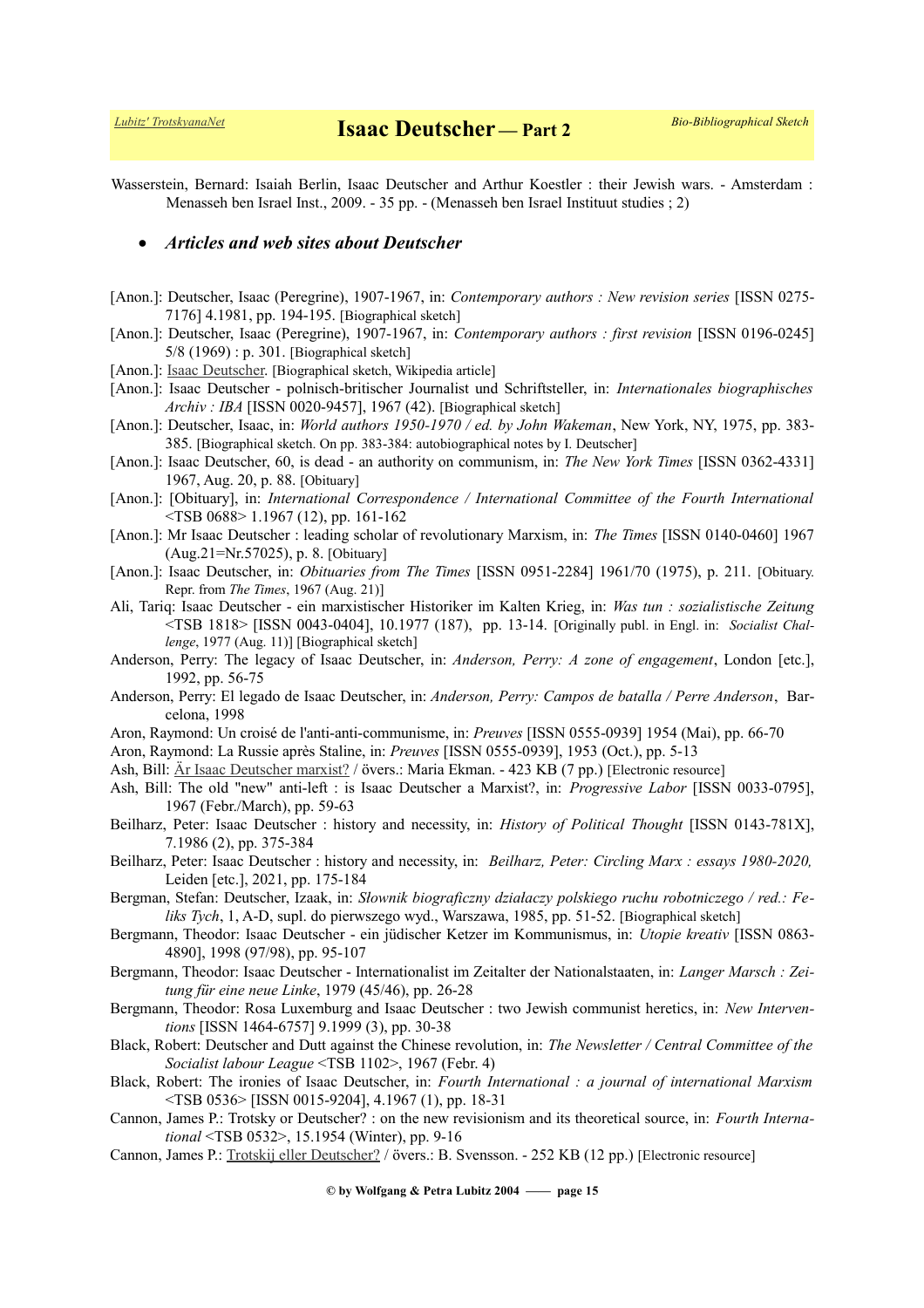- Carr, Edward Hallett: [Obituary], in: *Carr, Edward Hallett: 1917 : illusioni e realtà della revoluzione russa / trad.: Luca Baranelli,* Torino, 1970, pp. 209-211
- Catena, Laura: La recepción de la obra de Isaac Deutscher por los trotskistas norteamericanos : un capítulo en la historia de la Cuarta Internacional, in: *Actuel Marx : intervenciones* [ISSN 0718-0179], 2014 (16), pp. 147-171
- Claussen, Detlev: Entréebillet Kommunismus : eine Erinnerung an Isaac Deutscher, in: *Babylon : Beiträge zur jüdischen Gegenwart* [ISSN 0931-6418], 22.2007, pp. 87-97
- Cliff, Tony: The end of the road? : Deutscher's capitulation to Stalinism, in: *International Socialism* <TSB 0709> [ISSN 0020-8736], 1963/64 (15), pp. 10-20
- Cliff, Tony: The end of the road? : Deutscher's capitulation to Stalinism, in: *Cliff, Tony: NeitherWashington nor Moscow,* London, 1982, pp. 166-191
- Cliff, Tony: [Vid vägs ände : Deutschers kapitulationen till stalinismen.](http://www.marxistarkiv.se/klassiker/cliff/deutscher_vid_vags_ande.pdf) 546 KB (21 pp.) [Electronic resource]
- Collini, Stefan: Nikolaus Pevsner, Isaiah Berlin, Isaac Deutscher, Ernest Gellner, in: *Collini, Stefan: Common writing : essays on literary culture and public debate*, Oxford, 2016, pp. 211-240
- Coser, Lewis Alfred: But on other terms, in: *Dissent* [ISSN 0012-3846], 1954 (Winter), pp. 234-241
- Cox, Michael: E. H. Carr and Isaac Deutscher a very 'special relationship', in: *E. H. Carr : a critical appraisal / ed. by Michael Cox,* Houndsmills, Basingstoke [etc.], 2000, pp. 125-144. [Based on author's contribution to an international conference on E.H. Carr, held in July 1997 at the University of Wales at Gregynog. Also publ. in *Newsletter / London Socialist Historians Group*, 2001 (12)]
- Dahmer, Helmut: Isaac Deutscher (1907-1967) ein skeptischer Marxist, in: *Sozialistische Zeitung : SoZ* <TSB 1621> [ISSN 0932-8750], 22.2007 (5), p. 21. [Also available [online\]](http://dielinke.at/artikel/hintergrund/isaac-deutscher-2013-ein-skeptischer-trotzkist/)
- Dahmer, Helmut: Isaac Deutscher ein skeptischer Marxist, in: *Avanti* <TSB 0069>, 13.2007 (143), pp. 20-22
- Daly, Lawrence: A working-class tribute, in: *Isaac Deutscher : the man and his work / ed. by David Horowitz*, London, 1971, pp. 88-93
- Dantas, Gilson: [A atualidade da IV Internacional, Isaac Deutscher e as ironias da historia](https://www.esquerdadiario.com.br/A-atualidade-da-IV-Internacional-Isaac-Deutscher-e-as-ironias-da-historia). 12 KB (6 pp.) [Electronic resource]
- Deutscher, Tamara: The education of a Jewish child, in: *Deutscher, Isaac: The non-Jewish Jew and other essays / ed. with an introd. by Tamara Deutscher*, London [etc.], 1968, pp. 1-24
- Deutscher, Tamara: L'educazione di un fanciullo ebreo, in: *Deutscher, Isaac: L'ebreo non ebreo e altri saggi / a cura di Tamara Deutscher. Trad. di Francesco Franconeri*, [Milano], 1969, pp. 13-36
- Deutscher, Tamara: Isaac Deutscher 100, in: *Europäische Ideen* [ISSN 0344-2888] 2007 (137), pp. 13-15. [Biographical sketch, written 1968]
- Deutscher, Tamara: Isaac Deutscher (1907-1967), in: *Deutscher, Isaac: L'ebreo non ebreo e altri saggi / a cura di Tamara Deutscher. Trad. di Francesco Franconeri*, [Milano], 1969, pp. 5-9. [Biographical sketch]

Deutscher, Tamara: [Om Isaac Deutscher \(1907-1967\).](http://www.marxistarkiv.se/klassiker/deutscher/om_deutscher/td-om_deutscher.pdf) - 283 KB (11 pp.) [Electronic resource]

- Deutscher, Tamara: On the bibliography of Isaac Deutscher's writings, in: *Canadian Slavic Studies = Revue canadienne d'études slaves* [ISSN 0090- 8290] 3.1969 (3), pp. 473-479
- Deutscher, Tamara: On the bibliography of Isaac Deutscher's writings, in: *Isaac Deutscher : the man and his work / ed. by David Horowitz*, London, 1971, pp. 226-234
- Deutscher, Tamara: Work in progress, in: *Isaac Deutscher : the man and his work / ed. by David Horowitz*, London, 1971, pp. 57-87
- The [Deutscher prize web site.](http://www.deutscherprize.org.uk/wp/) [Electronic resource]
- Dowson, Ross: Socialist writer historian dies, in: *Workers' Vanguard* <TSB 1874> [ISSN 0509-1454], 1967 (133). [Obituary]
- Farber, Samuel: Deutscher and the Jews : on the non-Jewish Jew ; an analysis and personal reflection, in: *New Politics* [ISSN 0028-6494], 24.2014 (4), pp. 83-96
- Foa, Lisa: Isaac Deutscher, storico della rivoluzione sovietica, in: *Rivista di storia contemporanea* [ISSN 0391- 4240], 1972 (1), pp. 31-49
- Flechtheim, Ossip K.: Zur Kritik der Gewalt : Kommentar zu Isaac Deutscher, in: *Gewaltfreie Aktion* [ISSN 0016-9390], 2.1970 (4), pp. 9-13
- Flewers, Paul: The Prophet, Isaac Deutscher's Trotsky trilogy, in: *Critique* [ISSN 0301-7605] 46.2018 (4), pp. 589-616
- Frank, Pierre: Isaac Deutscher, in: *Quatrième Internationale* <TSB 1282> [ISSN 0771-0569 ISSN 0765-1740] 25.1967 (32), pp. 62-65 [Obituary]
- Frank, Pierre: Isaac Deutscher, in: *World Outlook = Perspective mondiale* <TSB 1886> 5.1967 (30), pp. 755-

**© by Wolfgang & Petra Lubitz 2004 —— page 16**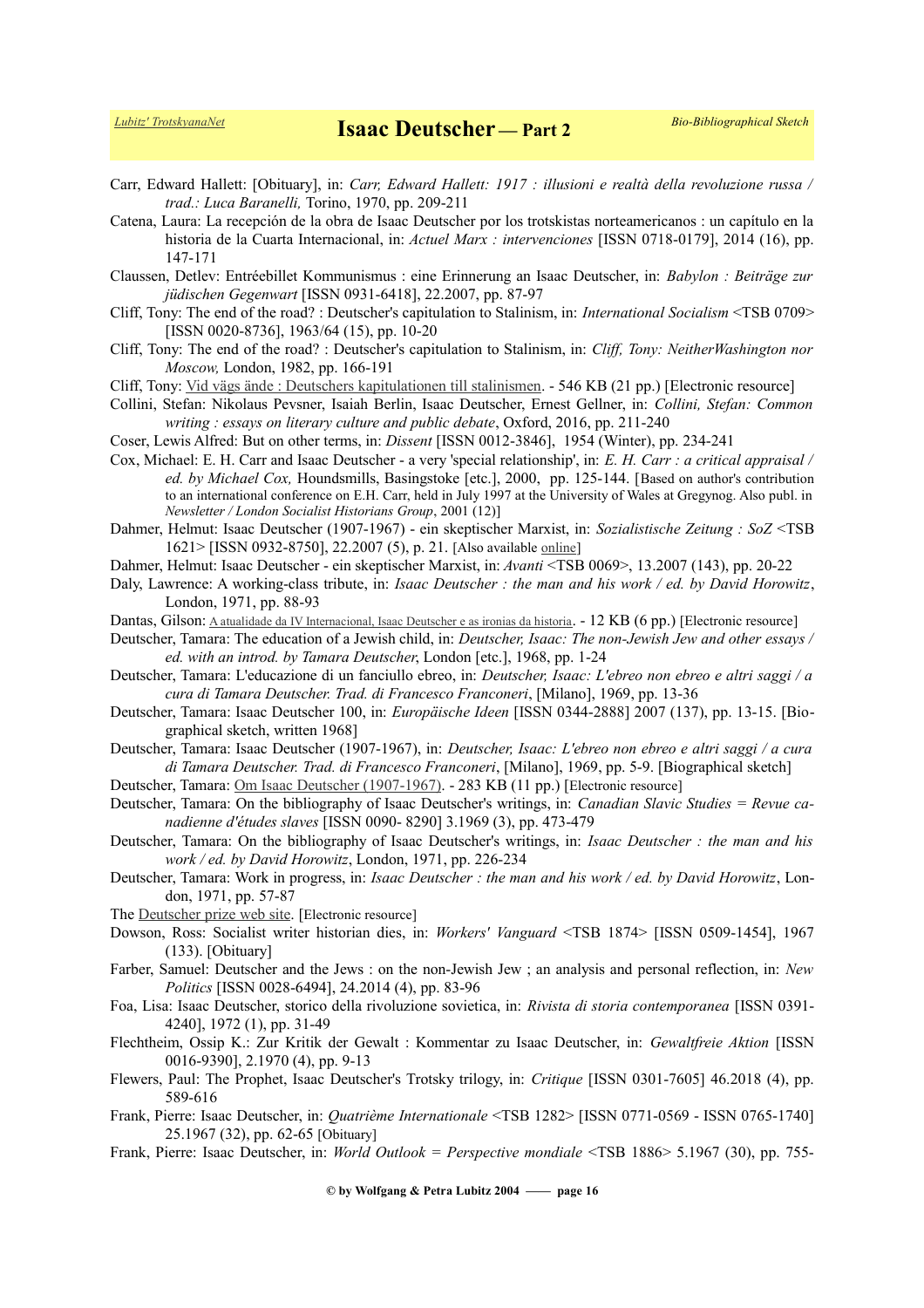756. [Obituary]

- Frumkin, Konstantin Grigor'evič: Marksist ocenibaet bol'ševizm : k 50-letiju vychoda knigi Isaaka Dojčera "Nezaveršennaja revoljucija", in: *Istoričeskaja ėkspertiza = The Historical Expertise* [ISSN 2409-6105] 2017 (4=13), pp. 223-231
- Geisel, Eike: Die gegenwärtige Vergangenheit : zur Aktualität von Isaac Deutschers Schriften zur jüdischen Frage / Eike Geisel ; Mario Offenberg, in: *Deutscher, Isaac: Die ungelöste Judenfrage : zur Dialektik von Antisemitismus und Zionismus / mit einer Vorbemerkung von Tamara Deutscher. Übers. und Nachw. von Eike Geisel und Mario Offenberg*, Berlin, 1977, pp. 105-142
- Geras, Norman: Marxisten angesichts des Holocaust : Trotzki, Deutscher, Mandel / Übers. Aus dem Engl.: Paul B. Kleiser, in: *Gerechtigkeit und Solidarität / G. Achcar (Hg.)*, Köln, 2003, pp. 199-223.
- Geras, Norman: [Marxister inför Förintelsen](http://www.marxistarkiv.se/klassiker/mandel/om_mandel/marxister_infor_forintelsen.pdf) : Trotskij, Deutscher, Mandel / övers.: Göran Källqvist. 137 KB (15 pp.) [Electronic resource]
- Geras, Norman: Les marxistes face à l'Holocauste : Trotsky, Deutscher, Mandel / trad. de l'anglais par Daniel Liebman, in: *Le marxisme d'Ernest Mandel / sous la dir. de G. Achcar.* (Paris, 1999) : pp. 171-193
- Geras, Norman: Marxists before the Holocaust, in: *New Left Review* [ISSN 0028-6060], 1997 (224), pp. 19-38
- Geras, Norman: Marxists before the Holocaust : Trotsky, Deutscher, Mandel, in: *The legacy of Ernest Mandel / ed. by G. Achcar*, London [etc.], 1999, pp. 191-213
- Goldsmith, Samuel Joseph: Isaac Deutscher : the original sovietologist / S.J. Goldsmith, in: *Goldsmith, Samuel Joseph: Twenty 20th century Jews / S.J. Goldsmith. Drawings by Juliet Pannett, New York, NY, 1962,* pp. 37-43 [& later ed., publ. by Books for Libraries, Freeport, NY]
- Gordon, Sam: Deutschers Meinung über die Trotzkisten / J.B. Stuart [i.e. Sam Gordon], in: *Die Internationale* <TSB 0731> [ISSN 0535-4005], 10.1965 (1), pp. 51-63
- Gordon, Sam: Deutscher's view of the Trotskyists / J.B. Stuart [i.e. Sam Gordon]. [1-2], in: *World Outlook = Perspective mondiale* <TSB 1886> 2.1964 (16), pp. 26-29; 2.1964 (17), pp. 32-37
- Graham, Marcus: Marxism & a free society : an anarchist reply to Isaac Deutscher's address on "Socialist man" with particular reference to the minutes of the First International and the sabotaging of the Hague Congress by the Marx clique. - Sanday : Simian Publ., 1976. - 16 pp.
- Grossman, Ronald Philip: Between Zion and utopia / Ronald P. Grossman, in: *Canadian Slavic Studies = Revue canadienne d'études slaves* [ISSN 0090-8290], 3.1969 (3), pp. 490-493
- Grötzinger, Ralf: Isaac Deutscher (1907-1967), in: *Inprekorr : internationale Pressekorrespondenz der IV. Internationale* <TSB 0654> [ISSN 0256-4416], 1988 (199), pp. 23-25 [Biographical sketch, on the occasion of the 20th anniversary of Deutscher's death]
- Gutiérrez Alvarez, José[: Las concepciones internacionalistas de Isaac Deutscher](https://kaosenlared.net/historias-de-la-cuarta-3-las-concepciones-internacionalistas-de-isaac-deutscher/) / Pepe Gutiérrez-Alvarez. 10 KB (2 pp.) [Electronic resource]
- Haas, Leonhard: Trotzki: Seher oder Blinder? : Stimmen über Leiba Bronstein und Deutschers Werk über ihn, in: *Schweizerische Zeitschrift für Geschichte* [ISSN 0036-7834] 15.1965, pp. 467-506. [Review of reviews]
- Haas, Leonhard: Zur Neuauflage von Deutschers Stalin-Biographie : Gedanken, Kritiken, Hinweise, in: *Schweizerische Zeitschrift für Geschichte* [ISSN 0036-7834] 13.1963, pp. 220-241
- Hill, Christopher: The theory of revolutions, in: *Isaac Deutscher : the man and his work / ed. by David Horowitz*, London, 1971, pp. 115-131
- Howe, Irving: Isaac Deutscher : freedom and the ash can of history, in: *Howe, Irving: Steady work : essays in the politics of democratic radicalism, 1953-1966,* New York, NY, 1966.
- Hudson, Martyn: [Revisiting Isaac Deutscher.](http://fathomjournal.org/revisiting-isaac-deutscher/) 16 KB (3 pp.) [Electronic resource]
- Isaac Deutscher in memoriam : symposium, in: *Canadian Slavic Studies = Revue canadienne d'études slaves* [ISSN 0090-8290] 3.1969 (3), pp. 447-493. [See also entries under Deutscher, Tamara; Grossman, Ronald Philip; Menashe, Louis]
- Jacobson, Julius: Isaac Deutscher : the anatomy of an apologist, [1-2.], in: *New Politics* [ISSN 0028-6494], 3.1964 (4), pp. 95-121; 5.1966 (2), pp. 47-85
- Jacobson, Julius: Isaac Deutscher : the anatomy of an apologist, in: *Soviet communism and the socialist vision / ed. by Julius Jacobson,* New Brunswick, NJ, 1972, pp. 86-162
- Jones, Mike: Isaac Deutscher / Mike Jones and Alistair Mitchell, in: *New Interventions* [ISSN 1464-6757], 13.2011 (4), pp. 7-16
- Jones, Mike: Isaac Deutscher : Ketzer des Kommunismus und Trotzkismus / Mike Jones ; Alistair Mitchell, in: *Ketzer im Kommunismus : Alternativen zum Stalinismus / Theodor Bergmann ; Mario Keßler (Hg.)*,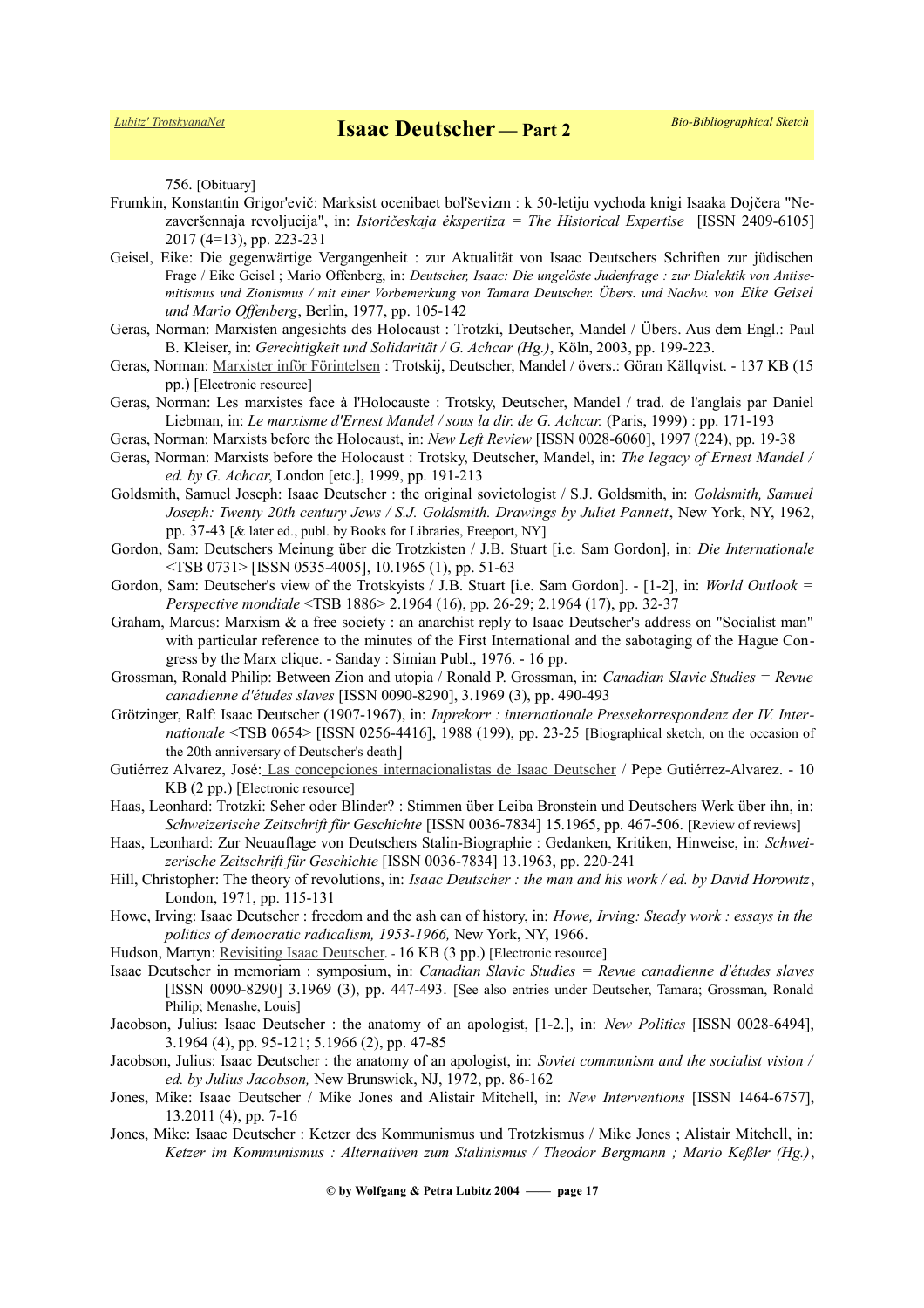Mainz, 1993, pp. 286-305. [Contents: p.286 Politische Aktivitäten im Vorkriegspolen, p.288 Die Emigration, p.290 Die Schriften, p.295 Deutschers Differenzen mit Trotzki, p.304 Schluß]

- Jünke, Christoph: Die Geister der Vergangenheit : vor dreißig Jahren starb der Marxist Isaak Deutscher, in: *Analyse & Kritik : AK ; Zeitung für linke Debatte und Praxis* [ISSN 0945-1153], N.F. 27.1997 (406), p. 3
- Jünke, Christoph: Die Geister der Vergangenheit : mit Isaac Deutscher wurde vor 100 Jahren ein feiner Dialektiker und unverbesserlicher Optimist geboren, in: *Junge Welt* [ISSN 0323-8601]*, 2007 (Apr. 3), p. 13*
- Jünke, Christoph: Historiker der unvollendeten Revolution : vor 30 Jahren starb der marxistische Historiker Isaac Deutscher, in: *Junge Welt* [ISSN 0323-8601]*,* 1997 (Aug. 19)
- Jünke, Christoph: Die unvollendete Revolution : Werner Hofmann und Isaac Deutscher, in: *Jünke, Chrisoph: Der lange Schatten des Stalinismus : Sozialismus und Demokratie gestern und heute*, Köln [etc.], 2007, pp.15-40
- Kaye, Harvey J.: A note in memory od Isaac Deutscher, historian and socialist intellectual (1907-1967), in: *Kaye, Harvey J.: Why do ruling classes fear history / with a foreword by Daniel Singer*, Basingstoke [etc.], 1996.
- Kehrnon, Michel: Apropos d'une source de Deutscher, in: *Cahiers Léon Trotsky* <TSB 0277> [ISSN 0181-0790] 1979 (2), pp. 89-98
- Kendall, Walter: Deutscher as a prophet, in: *Kendall, Walter: Isaac Deutscher 1907-1967 : a critical appreciation on the twenty-fifth anniversary of his death / Walter Kandall ; Alistair Mitchell and Ken Tarbuck*, Worthing, West Sussex, 1992, pp. 19-22
- Kendall, Walter: Isaac Deutscher as a prophet, in: *New Interventions* [ISSN 1464-6757] 11.2004 (4), pp. 15-18
- Kennan, George Frost: Kritik an Deutscher, in: *Ost-Probleme* [ISSN 0472-2027] , 5.1953 (39), pp. 1668-1671
- Keßler, Mario: Häretischer Historiker der russischen Revolution : Isaac Deutscher (1907-1967), in: *Keßler, Mario: Grenzgänger des Kommunismus,* Berlin, 2015, pp. 185-204
- Keßler, Mario: Historiker der russischen Revolution : zum 100. Geburtstag von Isaac Deutscher, in: *Sozialismus* [ISSN 0343-2815 - ISSN 0721-1171], 34.2007 (3=308), pp. 60-63
- Keßler, Mario: Historiker der russischen Revolution : Isaac Deutscher, in: *Keßler, Mario: Von Hippokrates zu Hitler : über Kommunismus, Faschismus und die Totalitarismus-Debatte*, Berlin, 2008, pp. 57-76
- Keßler, Mario: Ein jüdischer Rebell : zum 100. Geburtstag des Historikers Isaac Deutscher, in: *Neues Deutschland* [ISSN 0323-4940], 2007 (March 31)
- Keßler, Mario: Renegaten oder Grenzgänger des Kommunismus? : Ruth Fischer und Isaac Deutscher, in: *Dissidente Kommunisten : das sowjetische Modell und seine Kritiker / K. Andresen [et al.] (Hrsg.),* Berlin, 2018, pp. 135-152
- Kiernan, V.G.: That dazzling rainbow, in: *Isaac Deutscher : the man and his work / ed. by David Horowitz,* London, 1971, pp. 179-210
- Kirsch, Adam: Non-Jewish Jews : Rosa Luxemburg and Isaac Deutscher, in: *Kirsch, Adam: Who wants to be a Jewish writer?* New Haven, Conn., 2019, pp. 139-162
- Labedz, Leopold: Deutscher as historian and prophet, in: *Survey* [ISSN 0039-6192], 1962 (41), pp. 120-144. [For a sequel see author's *Isaac Deutscher's "Stalin"* (1979)]
- Labedz, Leopold: Isaac Deutscher / [Leopold Labedz], in: *Survey* [ISSN 0039-6192], 30.1988 (1/2=128/129 = The use and abuse of Sovietology), pp. 33-93. [Pt. 1 titled *Historian & prophet (1962)*, pt. 2 titled *Deutscher's "Stalin" (1978)*. Title according to table of contents: *Isaac Deutscher : historian, prophet, biographer*. Author's name only mentioned on cover]
- Labedz, Leopold: Isaac Deutscher storiografo e profeta, in: *Tempo presente* [ISSN 0040-3059] 7.1962, pp. 291- 310
- Labedz, Leopold: Isaac Deutscher's "Stalin" : an unpublished critique, in: *Encounter* [ISSN 0013-7073], 52. 1979 (1), pp. 65-82. [Probably a sequel to author's *Deutscher as historian and prophet* (1962)]
- LaPorte, Norman: Isaac Deutscher and the biographer's dilemma : introduction, in: *Moving the social : journal of social history and the history of social movements* [ISSN 2197-0386] 2014 (51 = Lives on the left), pp. 5-30
- Landmann, Michael: Antwort an Isaak [sic!] Deutscher, in: *Landmann, Michael: Das Israelpseudos der Pseudolinken / Michael Landmann ; Schlomo Deregh ; S. Barel*, Berlin, 1967
- Liebman, Marcel: Isaac Deutscher as historian of the Russian revolution, in: *Isaac Deutscher : the man and his work / ed. by David Horowitz*, London, 1971, pp. 97-114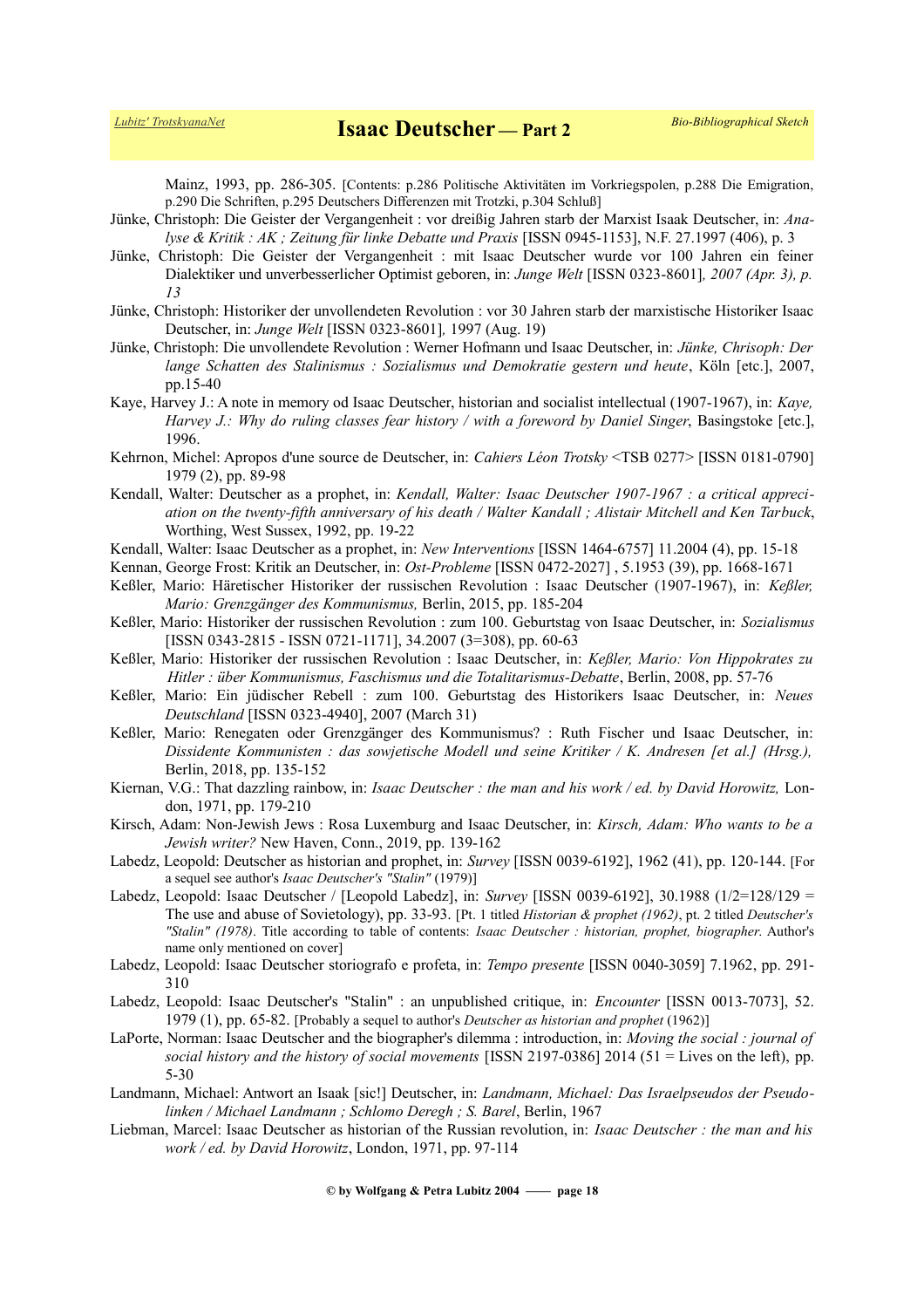Liebman, Marcel: La mort d'Isaac Deutscher, in: *La Gauche* [ISSN 0431-0535], 1967 (33=Sept. 9) [Obituary]

- Linfield, Susie: Isaac Deutscher : a very Jewish Jew, in: *Linfield, Susie: Zionism and the left from Hannah Arendt to Noam Chomsky,* New Haven, Conn., 2019, pp. 140-164
- Lukes, Steven: The Cold War on the campus, in: *Dissent* [ISSN 0012-3846], 61.2014 (1), pp. 71-75. [About the background of the rejection of Deutscher when he applied for a teaching post at the Univ. of Sussex, Britain, in 1963]
- Mandel, Ernest: Mandel on Deutscher, in: *Socialist Challenge* <TSB 1501> [ISSN 0142-6575], 1977 (11), p. 14. [Tribute written on the ocassion of the 10th anniversary of Deutscher's death]
- Mandel, Ernest: Mandel on Deutscher, in: *Socialist Challenge* <TSB 1501> [ISSN 0142-6575], 1977 (11), p. 14. [Tribute written on the ocassion of the 10th anniversary of Deutscher's death]
- Mandell, William; A reply to Isaac Deutscher, in: *Political Affairs* [ISSN 0032-3128], 46.1967 (12), pp. 22-36
- Marie, Jean-Jacques: Deutscher, un compagnon de route du stalinisme, in: Cahiers du mouvement ouvrier [ISSN 1287-2598], 2010 (48), pp. 63-70
- McIlroy, John: Deutscher, Isaac (1907-1967), biographer and historian, in: *Oxford dictionary of national biography : from the earliest times to the year 2000 / ed. by H.C.G. Matthews [et al.]*, vol. 15, Oxford [etc.], 2004, pp. 933-937. [Exhaustive biographical sketch, also [online available](http://www.oxforddnb.com/view/article/55359) as electronic resource]
- Meghnagi, David: Isaac Deutscher : un ebreo di confine, in: *Ebraismo e cultura europea del '900 / cur.: M. Brunazzi [et al.]*, Firenze, 1990, pp. 113-122
- Menashe, Louis: The dilemma of De-Stalinization : the future as history, in: *Isaac Deutscher : the man and his work / ed. by David Horowitz*, London, 1971, pp. 132-175
- Menashe, Louis: Isaac Deutscher, socialist historian : a brief appreciation, in: *Canadian Slavic Studies = Revue canadienne d'études slaves* [ISSN 0090-8290], 3.1969 (3), pp. 447-452
- Meyer, Alfred George: [Obituary] / Alfred G. Meyer, in: *Slavic Review* [ISSN 0037-6779], 26.1967 (4), pp. 714- 715
- Miliband, Ralph: Deutscher, Isaac / R.M. [i.e. Ralph Miliband], in: *A dictionary of Marxist thought / ed. by Tom Bottomore [et al.]* - Oxford, 1983, pp. 119-120 [& later ed.] [Biographical sketch]
- Mitchell, Alistair: Deutscher as an independant thinker: Deutscher's criticisms of Trotsky; a survey and an evaluation, in: *Kendall, Walter: Isaac Deutscher 1907-1967 : a critical appreciation on the twenty-fifth anniversary of his death / Walter Kandall ; Alistair Mitchell and Ken Tarbuck,* Worthing, West Sussex, 1992, pp. 11-18
- Muraskin, Bennett: Jewish humanists remembered : Isaac Deutscher (1907-1967), in: *Outlook / Canadian Jewish Outlook Society* [ISSN 0834-0242], 2001 (Jan./Febr.)
- Novack, George: From Lenin to Castro : the role of the individual in history making, in: *Novack, George: Understanding history : Marxist essays*, New York, NY, 1972, pp. 71-81
- Novack, George: Importance of the individual in history making / William F. Warde [i.e. George Novack], in: *International Socialist Review* <TSB 0715> [ISSN 0020-8744], 26.1965 (1), pp. 3-7
- Novack, George: Isaac Deutscher / William F. Warde [i.e. George Novack], in: *The Militant* <TSB 1026>, 31.1967 (Sept. 11), p.8. [Obituary]
- Pablo, Michel: Isaac Deutscher and Soviet democracy / Michel Raptis [Pablo], in: *Raptis, Michel: Socialism, democracy and self-management : political essays / transl. by Marie-Jo Serrié and Richard Sissons,* New York, NY, 1980, pp. 86-96 [& other ed.]
- Pachter, Henry: And can there be peace / Henri Rabasseire [i.e. Henry Pachter], in: *Dissent* [ISSN 0012-3846], 1954 (Summer), pp. 242-247
- Petruccelli, Ariel: Isaac Deutscher (1907-1967), in: *Nuevo topo : revista de historia y pensamiento critico* [ISSN 1669-8487], 3.2008 (5). [Biographical sketch]
- Pouillon, Jean: Staline Catoblépas au Phénix?, in: *Les Temps modernes* [ISSN 0040-3075], 1954 (103), pp. 2232- 2247
- Pratt, Malcolm: The tragedy of the outcast : Isaac Deutscher's interpretation of Trotsky's years in exile, in: *Pratt, Malcolm: Interpreting Trotsky's years in exile*, London, Univ. of Greenwich, M.A. thesis, 1993, pp. 11- 41
- Robbins, Bruce: The red emigrant : for Isaac Deutscher, exile helped him discover his real community, the internationalist left, in: *The Nation* [ISSN 0027-8378], 304.2017 (13), pp. 27-31. [Also publ. in Span. with title ["El emigrante rojo"](http://www.vientosur.info/spip.php?article12472)]
- Rosdolsky, Roman: Die Rolle des Zufalls und der "großen Männer" in der Geschichte, in: *Kritik : Zeitschrift für*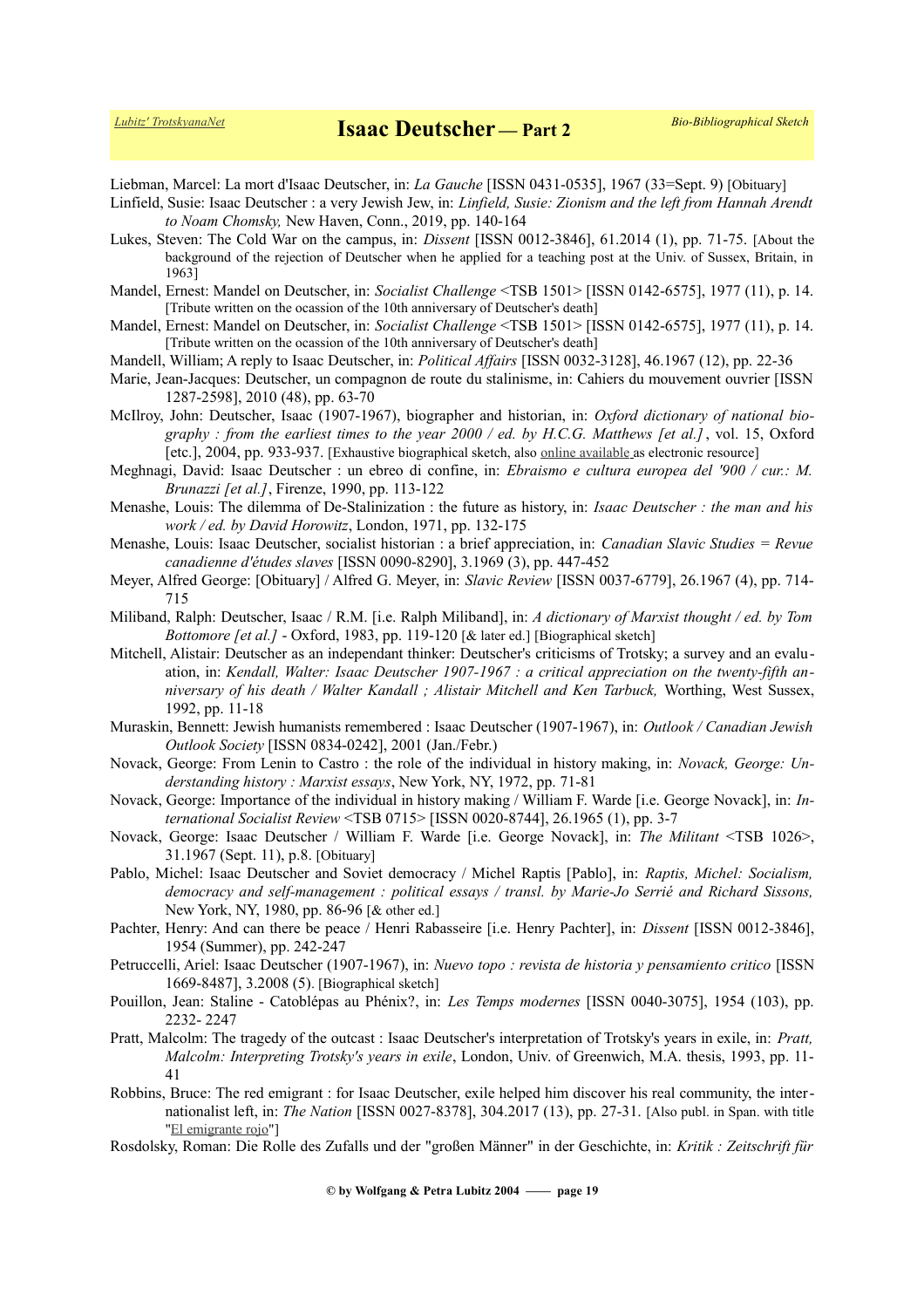*sozialistische Diskussion* [ISSN 0170-4761], 1977 (14), pp. 67-96

- Rosenberg, Justin: Isaac Deutscher and the lost history of international relations, in: *New Left Review* [ISSN 0028- 6060], 1996 (215), pp. 3-15
- Rosenberg, Justin: Isaac Deutscher y la historia perdida de las relaciones internacionales / trad.: G. Buster, in: *Viento sur : por una izquierda alternativa* [ISSN 1133-5637], 5.1996 (30), pp. 99-111
- Schlesinger, Rudolf: British studies on the history of the Soviet Union, in: *Science and Society* [ISSN 0036- 8237], 1961 (Winter), pp. 1-19
- Sedgwick, Peter: Tragedy of the tragedian : an appreciation of Isaac Deutscher, in: *International Socialism* <TSB 0709> [ISSN 0020-8736], 1967/68 (31), pp. 10-17. [Obituary]
- Sedgwick, Peter: [Tragikerns tragedi](http://www.marxistarkiv.se/klassiker/deutscher/om_deutscher/sedgwick-tragikerns_tragedi.pdf) : ett bokslut över Isaac Deutscher / övers.: Jesper Sydhagen. 255 KB (13 pp.) [Obituary] [Electronic resource]
- Shachtman, Max: Deutscher's Stalin, in: *The fate of the Russian revolution / ed. by Sean Matgamna,* London, 1998, pp. 515-530. [Repr. from *The New International*, 16.1950 (140)]
- Shachtman, Max: Issac Deutscher's Stalin, in: *Workers' Liberty* <TSB 1844> [ISSN 0960-8753], 1989 (11), pp. 26-33. [Repr. from *The New International*, 16.1950 (140)]
- Shachtman, Max: [Issac Deutschers Stalin](http://www.marxistarkiv.se/klassiker/shachtman/shachtman-deutschers_stalin.pdf) / övers.: Göran Dahlman. 215 KB (14 pp.) [Electronic resource]
- Singer, Daniel: Armed with a pen : notes for a political portrait of Isaac Deutscher, in: *Isaac Deutscher : the man and his work / ed. by David Horowitz*, London, 1971, pp. 19-56
- Smith, Cyril: The practice and theory of Isaac Deutscher, in: *Labour Review* <TSB 0882> [ISSN 0456-9946 ; ISSN 0140-1270], 1.1977 (6), pp. 325-347
- Sochor, Lubomir: The importance of Isaac Deutscher's work as seen by a Czechoslovak intellectual, in: *Intercontinental Press* <TSB 0657>) [ISSN 0020-5303 ; ISSN 0162-5594], 6.1968 (29), pp. 738-742
- Sochor, Lubomir: Isaac Deutscher, in: *Literární listy : týdenik Svazu ČS,* 1.1968(1), p. 10
- Sochor, Lubomir: [Isaac Deutschers betydelse så som den uppfattas av en tjeckoslovakisk intellektuell](http://www.marxistarkiv.se/klassiker/deutscher/sochor_om_deutschers_betydelse.pdf) / övers.: Martin F[ahlgren]. - 38 KB (7 pp.) [Electronic resource]
- Stein, Hannes: Ein Überlebender : vor hundert Jahren wurde der Trotzki-Biograf Isaac Deutscher geboren, in: *Die Welt* [ISSN 0173-8437], 2007 (Apr.3), p. 27. [In the [online archive](http://www.welt.de/welt_print/article790857/Warum-Isaac-Deutscher-dem-Marxismus-verfiel.html) of *Die Welt*, this contribution is titled: *Warum Isaac Deutscher dem Marxismus verfiel*]
- Suny, Ronald Gregor: Making sense of Stalin : some recent and not-so-recent biographies, in: *Russian History* [ISSN 0094-288X], 16.1989 (2/4), pp. 435-448
- Syré, Ludger: Isaac Deutscher, die russische Revolution und das Ende der Sowjetunion : eine kritische Würdigung, in: *Zeitschrift für Geschichtswissenschaft* [ISSN 0044-2828], 56.2008 (5), pp. 418-441
- Tarbuck, Ken: 10 years without Deutscher, in: *International* <TSB 0673> [ISSN 0020-5788 ; ISSN 0308-3217], 4.1977 (1)
- Tarbuck, Ken: Ten years without Deutscher : an appraisal of the man and his influence, in: *Kendall, Walter: Isaac Deutscher 1907-1967 : a critical appreciation on the twenty-fifth anniversary of his death / Walter Kendall ; Alistair Mitchell and Ken Tarbuck,* Worthing, West Sussex, 1992, pp. 3-10
- Tresse, Pierre: Russia : methods of analysis, in: *Dissent* [ISSN 0012-3846], 1954 (Autumn), pp. 399-405
- Unger, Steven: Deutscher and the New Left in America, in: *Isaac Deutscher : the man and his work / ed. by David Horowitz*, London, 1971, pp. 211-225
- Van Heijenoort, Jean: Correction of errors in writings about Trotsky, in: *Van Heijenoort, Jean: With Trotsky in exile : from Prinkipo to Coyoacán*, Cambridge, Mass. [etc.], 1978, pp. 151-160. [On pp. 153-155 correction of errors occurring in Deutscher's *Trotsky: the prophet outcast*] [Also in French with title *Remarques sur quelques écrits touchant Léon Trotsky*, in: *Van Heijenoort, Jean: Sept ans auprès de Léon Trotsky*, Nouvelle éd., Paris, 2016, pp. 251-264, on pp. 254-257 correction of errors occurring in Deutscher's *Trotsky: the prophet outcast*]
- Willen, Paul: What manner of chance in Russia, in: *Dissent* [ISSN 0012-3846], 1955 (Winter), pp. 71-75
- Wasserstein, Berhard: Isaiah Berlin, Isaac Deutscher, Arthur Koestler : controverses et affinités, in: *Les cahiers du judaȉsme* [ISSN 1029-8878], 2009 (25), pp. 108-119

### *Reviews of Deutscher's* **Trotsky** *trilogy*

[Anon.]: [Review], in: *International Relations* [ISSN 0047-1178], 1.1954 (1), pp. 30-31 [Anon.]: [Review], in: *Military Affairs* [ISSN 0026-3931], 18.1954 (3), pp. 158-159 [Anon.]: [Review] / K. S. P., in: *The Jewish Quarterly Review* [ISSN 0021-6682], 17.1955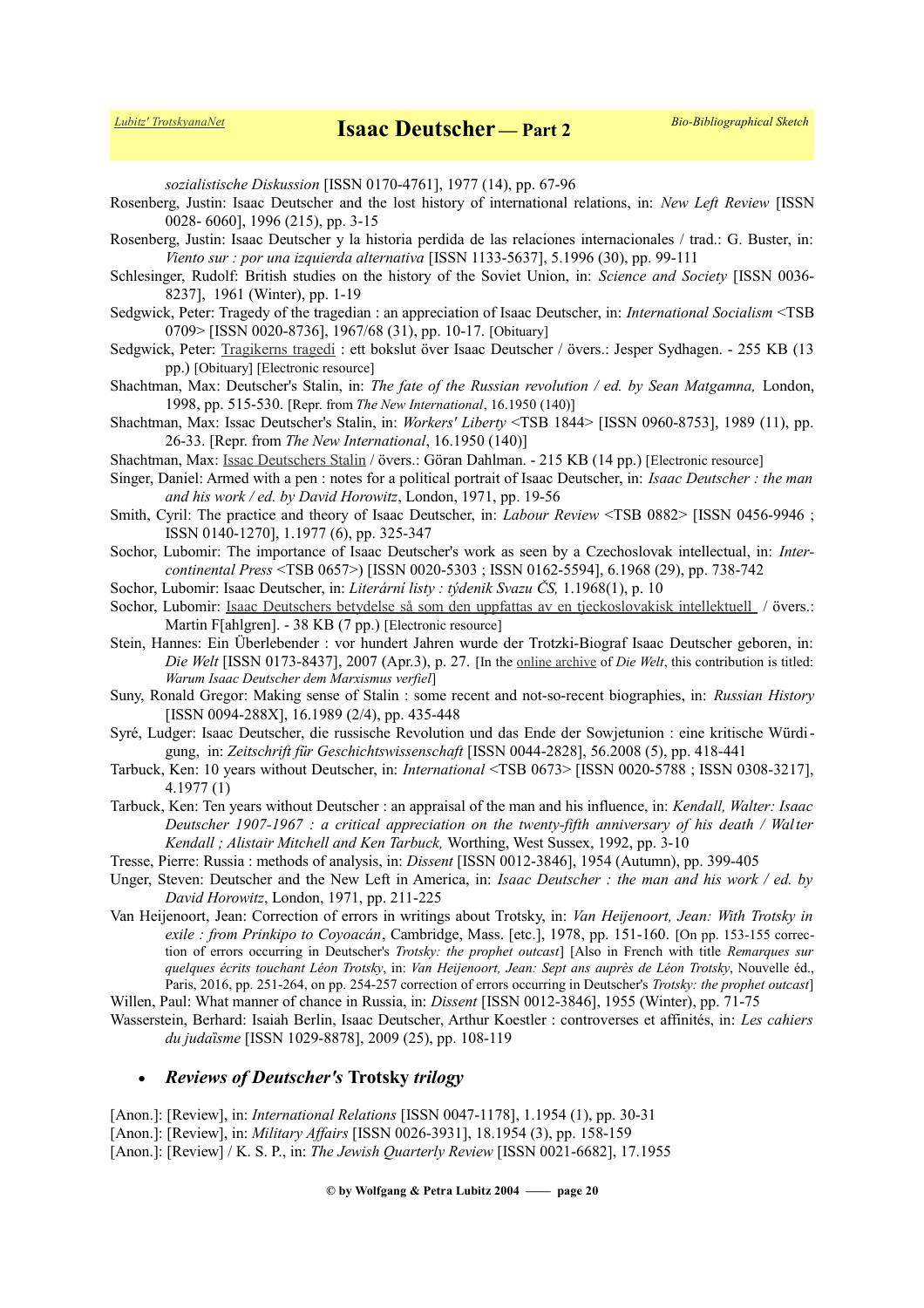- [Anon.]: [Review] Prophet without honour : Trotsky reassessed, in: *The Times* [ISSN 0140-0460], 1954 (Febr. 20=Nr.52861), p. 9
- [Anon.]: [Review] / E.B., in: *Il Politico* [ISSN 0032-325X], 29.1964 (2), pp. 534-535
- [Anon.]: [Review] Attualità di Trotzky, in: *Corrispondenza socialista* [ISSN 0010-9304], 6.1965 (8/9), pp. 471- 472
- Anagnine, Eugenio: [Review] / E. Anagnine, in: *Critica sociale* [ISSN 0011-1538], 55.1963 (22), pp. 600-604
- Aronson, Ronald: [Review] The impermanent revolution, in: *The Nation* [ISSN 0027-8378], 280.2005 (March 14)
- Ascherson, Neal: [Review] Victory in defeat, in: *London Review of Books* [ISSN 0260-9592], 26.2004 (23), p. 3- 6
- Ballarino, Tito: [Review], in: *Il Politico* [ISSN 0032-325X], 21.1956 (3), pp. 661-665
- Barghoorn, Frederick Charles: [Review] / F. Barghoorn, in: *The American Slavic and East European Review* [ISSN 1049-7544], 19.1960 (1), pp. 105-106
- Barghoorn, Frederick Charles: [Review] A mover and shaker / Frederick C. Barghoorn, in: *The New York Times* [ISSN 0362-4331], 1954 (March 7), p. BR7
- Baylen, Joseph Oscar: [Review] / Joseph O. Baylen, in: *Mississippi Quarterly* [ISSN 0026-637X], 13.1960 (1), pp. 46-48
- Beloff, Max: [Review] A revolutionary dynamo, in: *History today* [ISSN 0018-2753], 4.1954 (3), pp. 207-209
- Birchall, Ian: [Review] All along the watchtower, in: *Socialist Review* <TSB 1521> [ISSN 0141-2442], 2004 (281), p. 28
- Bolsover, George Henry: [Review] / G.H. Bolsover, in: *History* [ISSN 0018-2648], n.s. 46.1961 (156), p. 169
- Breitman, Gorge: [Review]. [1-6], in: *The Militant* <TSB 1026> [ISSN 0026-3885], 18.1954 (12-16 and 18)
- Breitman, George: [Review] Exchange of views on Deutscher biography / George Breitman and Joseph Hansen, in: *International Socialist Review* < TSB 0715> [ISSN 0020-8744], 25.1964 (3), pp. 66, 90, 95
- Breitman, George: [Review] Exchange of views on Deutscher biography / George Breitman and Joseph Hansen, in: *US Trotskyism 1928-1965 / ed. by Paul Le Blanc [et al.]*, 3, Leiden [etc.], 2019, pp. 483-488
- Breitman, George: [Om Deutschers Trotskij-biografi](http://www.marxistarkiv.se/klassiker/breitman/om_deutschers_trotskijbiografi.pdf) / introd., övers.: Martin Fahlgren. 287 KB (15 pp.) [Electronic resource]
- Brinkley, George A.: [Review article] The Russian revolution and its heroes, in: *The Review of Politics* [ISSN 0034-6705], 27.1965 (2), pp. 262-268
- Brinton, Crane: [Review] Trotsky : from power to exile, in: *The Nation* [ISSN 0027-8378], 189.1959 (15)
- Burnham, James: [Review], in: *The Russian Review* [ISSN 0036-0341], 14.1955 (1), pp. 151-152
- Caratan, Branko: [Review] Deutscherov Trocki, in: *Politička misao* [ISSN 0032-2341], 13.1976 (2/3), pp. 145- 158
- Carr, Edward Hallett: [Review] La tragedia de Trotsky / E.H. Carr. Trad.: José Cano Tembleque, in: *Carr, E. H.: 1917: antes y después,* Madrid, 1985. [Reviews originally publ. in *The Times Literary Supplement* at various dates]
- Carr, Edward Hallett: [Review] The tragedy of Trotsky, in: *Carr, Edward H.: 1917: before and after,* London, 1969, pp. 139-166. [Reviews originally publ. in *The Times Literary Supplement* at various dates]
- Carr, Edward Hallett: [Review] The tragedy of Trotsky, in: *In: Carr, Edward H.: The October revolution,* London, 1969, pp. 139-166. [Reviews originally publ. in *The Times Literary Supplement* at various dates]
- Carr, Edward Hallett: [Review] The tragedy of Trotsky, in: *Carr, Edward H.: The October revolution,* New York, NY, 1971, pp. 139-166. [Reviews originally publ. in *The Times Literary Supplement* at various dates]
- Carrère d'Encausse, Hélène: [Review] / H. Carrère d'Encausse, in: *Revue française de science politique* [ISSN 0035-2950], 13.1963 (4), pp. 1056-1059
- Černjavskij, Georgij Iosifovič: [Review] Strasti vokrug proroka / G. Černjavskij, in: *Novyj mir* [ISSN 0130- 7673] 1992 (6=806), pp. 249-252
- Chattopadhyay, Kunal: Deutscher, Isaac (1907-1967), in: *The international encyclopedia of revolution and protest : 1500 to the present / ed. by Immanuel Ness*. 3. Chichester [etc.], 2009, pp. 996-997
- Christophersen, Jens Andreas: [Review] / Jens A. Christophersen, in: *Historisk tidsskrift* [ISSN 0018-263X] 43. 1964 (3/4), pp. 319-324
- Curtiss, John Shelton: [Review], in: *The South Atlantic Quarterly* [ISSN 0038-2876], 54.1955 (2), pp. 271-272
- Davidson, Neil: [Review] The prophet, his biographer and the watchtower, in: *International Socialism* <TSB 0709> [ISSN 0020-8736], 2004 (104), pp. 95-118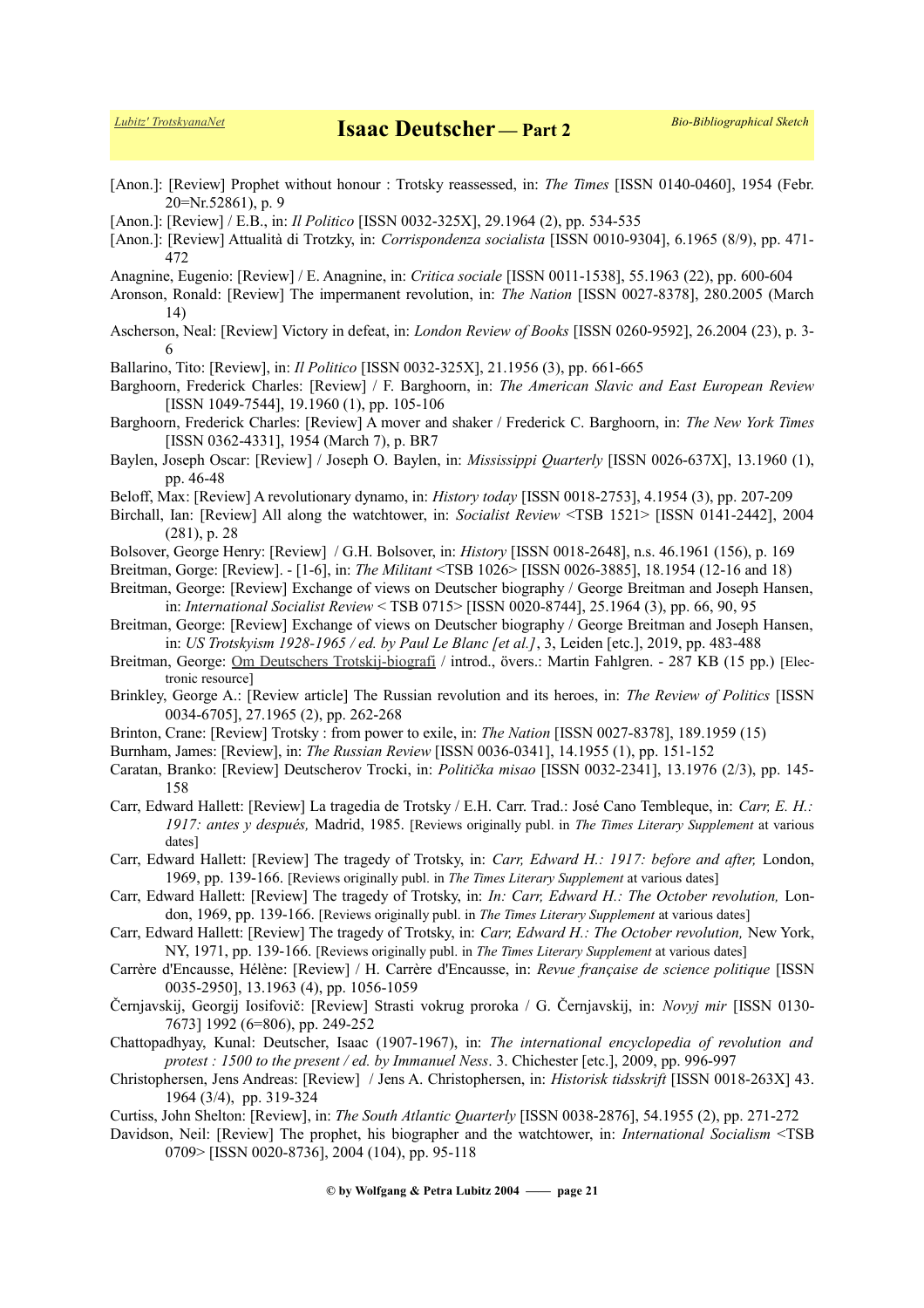Davidson, Neil: [Review] The prophet, his biographer and the watchtower, in: *Davidson, Neil: Holding fast to an image of th past,* Chicago, Ill., 2014.

Degras, Jane: [Review], in: *Soviet Studies* [ISSN 0038-5859], 6.1954/55 (1), pp. 53-56

Dickman, Mark: [Review] [The prophet : Deutscher's Trotsky.](https://www.counterpunch.org/2017/02/14/the-prophet-deutschers-trotsky/) - 55 KB (33 pp.) [Electronic resource]

Eastman, Max: [Review], in: *The Russian Review* [ISSN 0036-0341], 23.1964 (2), pp. 182-184

- Fischer, Louis: [Review] Trotsky, Stalin, and Deutscher, in: *The Virginia Quarterly Review* [ISSN 0042-675X], 40.1964 (2), pp. 307-313
- Fitzsimons, Matthew Anthony: [Review article] The tragedy of Trotsky : a tactician who never penetrated reality / M.A. Fitzsimons, in: *The Commonweal* [ISSN 0010-3330], 79.1964 (Febr.), pp. 598-600
- Flewers, Paul: [Review] The Prophet, Isaac Deutscher's Trotsky trilogy, in: *Critique* [ISSN ISSN 0301-7605] 46.2018 (4), pp. 589-616
- Footman, David: [Review], in: *Political Studies* [ISSN 0032-3217], 8.1960 (1), pp. 92-93
- Frank, Pierre: [Review], in: *Fourth International / International Executive Committee of the Fourth International* <TSB 0535> [ISSN 0429-2790], 1959 (7), pp. 79-80
- Frank, Pierre: [Review], in: *Quatrième Internationale* <TSB 1282> [ISSN 0771-0569 ISSN 0765-1740], 18.1960 (8), pp. 52-55

Frank, Pierre: [Review] Une biographie de Trotsky, in: *Quatrième Internationale* <TSB 1282> [ISSN 0771-0569 - ISSN 0765-1740], 12.1954 (3/5), pp. 33-44

Frank, Pierre: [Review] Encore une fois sur la biographie de L. Trotsky par I. Deutscher, in: *Quatrième Internationale* <TSB 1282> [ISSN 0771-0569 - ISSN 0765-1740], 22.1964 (23), pp. 58-64

- Freund, Michael: [Review] Hat er doch gesiegt?, in: *Spiegel* [ISSN 0038-7452], 18.1964 (15), pp. 90-91
- Futrell, Michel: [Review], in: *History* [ISSN 0018-2648], 49.1964 (165), pp. 107-108

Geltman, Emanuel: [Review] A political biography, in: *Dissent* [ISSN 0012-3846], 1.1954 (4), pp. 408-409

- Gretton, George: [Review] Not to the swift, in: *History Today* [ISSN 0018-2753], 9.1959, p. 843
- Grulow, Leo: [Review], in: *Political Science Quarterly* [ISSN 0032-3195], 69.1954 (4), pp. 627-629
- Guattari, Félix: [Review article] La coupure léniniste, in: *Critique* [ISSN 0011-1600], 1971 (289), pp. 563-576
- Hammer, Heinrich: [Review] Trotzki eine weltgeschichtliche Figur, in: *Die Zeit* [ISSN 0044-2070], 18.1963 (46), p. 7
- Hansen, Joseph: [Review] La biographie de Trotsky d'Isaac Deutscher / J. Hansen, in: *Quatrième Internationale* <TSB 1282> [ISSN 0771-0569 - ISSN 0765-1740], 22.1964 (21), pp. 42-52
- Hansen, Joseph: [Review] [Deutscher om Trotskij](http://www.marxistarkiv.se/klassiker/deutscher/om_deutscher/deutscher_om_trotskij.pdf) / övers.: B. Svensson.- 170 KB (16 pp.) [Electronic resource. Other title: Meningsutbyte om Deutschers Trotskij-biografi]
- Hansen, Joseph: [Review] Deutscher on Trotsky, in: *International Socialist Review* <TSB 0715> [ISSN 0020- 8744], 25.1964 (1), pp. 11-16
- Hansen, Joseph: [Review] Deutscher on Trotsky, in: *US Trotskyism 1928-1965 / ed. by Paul Le Blanc [et al.]*, 3, Leiden [etc.], 2019, pp. 466-482
- Hansen, Joseph: [Review] Deutscher's life of Leon Trotsky, in: *International Socialist Review* <TSB 0715> [ISSN 0020-8744], 21.1960 (1), pp. 24-26
- Hill, Christopher: [Review], in: *Soviet Studies* [ISSN 0038-5859], 11.1959/60 (3), pp. 317-323

Hitchens, Christopher: [Review] The old man, in: *The Atlantic Monthly* [ISSN 0004-6795 - ISSN 0276-9077 - ISSN 1072-7825], 294.2004 (1), pp. 152-158

- Hook, Sidney: [Review] The cunning of history, in: *The New Leader* [ISSN 0028-6044], 47.1964 (May 11), pp. 15-18. [Comment: A correction appeared in ibid., May 25, p.35, a response by M. Nomad in *ibid*., June 22, p.32- 33 and a reply by S. Hook in *ibid*., p.33. Repr. in author's Philosophy and public policy, Carbondale, Ill., 1980]
- Horecky, Paul Louis: [Review] / Paul L. Horecky, in: *The Journal of Politics* [ISSN 0022-3816], 16.1954 (4), pp. 754-758
- Howe, Irving: [Review] The life of Trotsky, in: *The New Republic* [ISSN 0028-6583], 150.1964 (March 21), pp. 20-23

Humphrey, Gay: [Review], in: *Journal of International Affairs* [ISSN 0022-197X], 8.1954 (2), pp. 226

- James, Cyril Lionel Robert: [Review] Indomitable rebel / C.L.R. James, in: *New Society* [ISSN 0028-6664], 1963 (61), p. 26
- Kadt, Jacques de: [Review] Trotsky door Deutschers bril : voortgezette verteckning / J. de Kadt, in: *Socialisme en democratie* [ISSN 0037-8135], 1961 (Dec.), pp. 858-861
- Kadt, Jacques de: [Review] Een verdediging van het "edel-bolsjewisme" : Isaac Deutschers "Trotsky" / J. de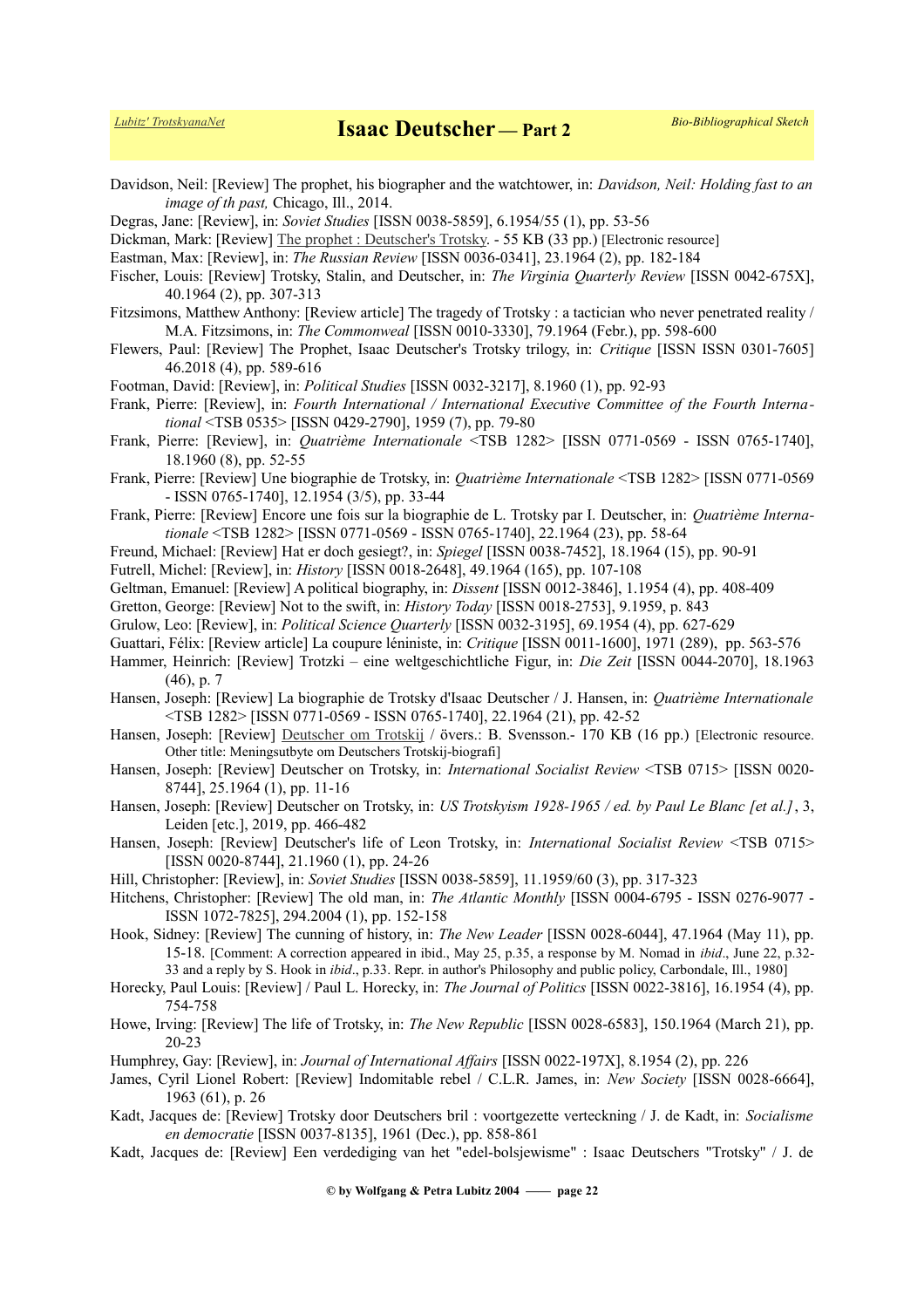Kadt, in: *Socialisme en democratie* [ISSN 0037-8135], 1955 (March), pp. 154-161

Keep, John Leslie Howard: [Review] / J.L.H. Keep, in: *The English Historical Review* [ISSN 0013-8266], 76.1961 (301), pp. 756-757

Labedz, Leopold: [Review] The end of Trotsky, in: *The Guardian* [ISSN 0261-3077], 1963 (Oct.25), p. 6

- Lichtheim, George: [Review] The armed intellectual, in: *Partisan Review* [ISSN 0031-2525], 27.1960 (1), pp. 155-160
- Liebman, Marcel: [Review] Retour à Trotsky : à propos de la biographie de Trotsky par Isaac Deutscher, in: *Les Temps modernes* [ISSN 0040-3075], 20.1965 (230), pp. 132-152
- Litvinoff, Emanuel: [Review] Trotsky and the death of the revolution, in: *The Guardian* [ISSN 0261-3077], 1959 (Oct.9), p. 6
- Lukes, Steven: The Cold War on the campus, in *Dissent* [ISSN 0012-3846], 61.2014 (1), pp. 71-75. [About the background of the rejection of Deutscher when he applied for a teaching post at the Univ. of Sussex, Britain, in 1963. Also a review of Caute, David: Isaac & Isaiah, New Haven, Conn., 2013]

Macintyre, Alasdair: [Review] Trotsky in exile, in: *Encounter* [ISSN 0013-7073], 21.1963 (4), pp. 73-78

- McNeal, Robert Hatch: [Review] / Robert H. McNeal, in: *The Canadian Historical Review* [ISSN 0008-3755], 41.1960 (2), pp. 166-167
- McNeal, Robert Hatch: [Review] / Robert H. McNeal, in: *The Canadian Historical Review* [ISSN 0008-3755], 46.1965 (1), pp. 79-81
- Meyer, Alfred George: [Review] / Alfred G. Meyer, in: *The American Political Science Review* [ISSN 0003- 0554], 54.1960 (2), pp. 509-510
- Mosse, Werner Eugen Emil: [Review] / W.E. Mosse, in: *History* [ISSN 0018-2648], n.s. 41.1956, pp. 268-269
- Oberländer, Erwin: [Review], in: *Jahrbücher für Geschichte Osteuropas* [ISSN 0021-4019], N.F. 13.1965 (2), pp. 276-277
- Parry, Albert: [Review], in: *The American Slavic and East European Review* [ISSN 1049-7544], 13.1954 (4), pp. 597-599
- Petersen, William: [Review], in: *The Annals of the American Academy of Political and Social Science* [ISSN 0002-7162], 354.1964, pp. 204-205
- Pierce, Richard Austin: [Review] / Richard A. Pierce, in: *International Journal* [ISSN 0020-7020], 20.1964/65 (2), pp. 268-269
- Pipes, Richard: [Review], in: *The American Historical Review* [ISSN 0002-8762], 65.1959/60 (4), p. 904
- Proyect, Louis: [Review] A 'wrong-headed review' of Isaac Deutscher's biography of Leon Trotsky, in: *Socialist Viewpoint* [ISSN 1535-5438], 5.2005 (3). [Reply to Ronald Aronson's review, see above]
- Radkey, Oliver Henry: [Review], in: *The American Historical Review* [ISSN 0002-8762], 60.1954 (1), pp. 105- 107
- Rahv, Philip: [Review] The great outsider, in: *Rahv, Philip: Essays on literature and politics, 1932-1972*, Boston, 1978, pp. 335-340. [Repr. from *The New York Review of Books*, 1964]
- Reynolds, Philip Alan: [Review] / P.A. Reynolds, in: *Political Studies* [ISSN 0032-3217], 2.1955 (2), pp. 187- 189
- Rieber, Alfred Joseph: [Review] / Alfred J. Rieber, in: *The Journal of Modern History* [ISSN 0022-2801], 37. 1965 (1), pp. 118-119
- Rizzi, Bruno: [Review] Vittoria nella sconfitta, in: *Il Mulino* [ISSN 0027-3120], 14.1965, pp. 300-315
- Schapiro, Leonard: [Review], in: *Political Science Quarterly* [ISSN 0032-3195], 75.1960 (3), pp. 429-431
- Sethe, Paul: [Review] Höhe und Sturz eines Revolutionärs : Leo Trotzkis dramatisches Leben, glanzvoll geschildert, in: *Die Welt* [ISSN 0173-8437], 1963 (March 1) : p. 5
- Shachtman, Max: [Review] The end of socialism : a review of Isaac Deutscher ; an analysis of Deutscher's biography of Trotsky. - [1-3], in: *The New International* <TSB 1089>*,* 20.1954 (2=164) : pp. 67-83; 20.1954 (3=165) : pp.145-158; 20.1954 (4=166) : pp. 170-183. [Later ed. publ. with title "Isaac Deutscher and the end of socialism]
- Shachtman, Max: [Review] Isaac Deutscher and the end of socialism, in: *The fate of the Russian revolution / ed. and with an introd. by Sean Matgamna,* 2, London, 2015 : pp. 655-706. [Orig. publ. with title "The end of socialism]
- Shachtman, Max: [Review] Personal and political dimensions, in: *Dissent* [ISSN 0012-3846], 11.1964 (Summer), pp. 356-363
- Shin, Dale: [Review] Made for revolution, in: *New Socialist* [ISSN 1488-2698], 2005 (51), pp. 38-39

**© by Wolfgang & Petra Lubitz 2004 —— page 23**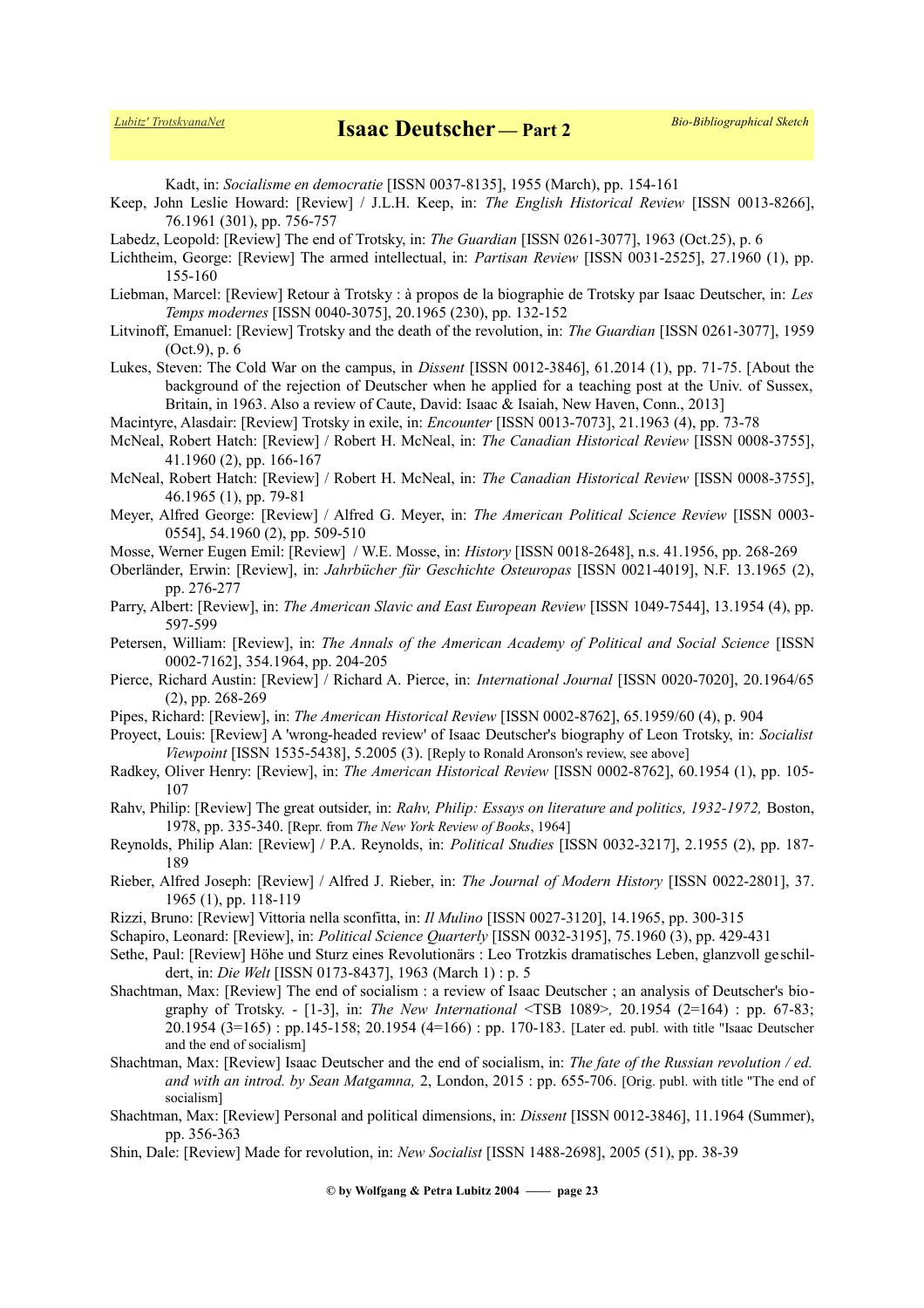*[Lubitz' TrotskyanaNet](https://www.trotskyana.net/)* **Isaac Deutscher — Part 2** *Bio-Bibliographical Sketch*

Shub, David: [Review] León Trotsky : el profeta de la mala causa, in: *Estudios sobre el comunismo* [ISSN 0014- 1550], 3.1958 (8), pp. 124-126

Shub, David: [Review] Prophet of a false cause, in: *The New Leader* <New York, NY> [ISSN 0028-6044], 37.1954 (May 3), pp. 22-24

Simpson, George Wilfrid: [Review] / Geo. W. Simpson, in: *International Journal* [ISSN 0020-7020], 10.1954/55 (1), pp. 139-140

Skilling, Harold Gordon: [Review] / H. Gordon Skilling, in: *International Journal* [ISSN 0020-7020], 15. 1959/60 (1) : pp. 158-160

Spina, Enrichetta: [Review] Trotsky, in: *Nuova rivista storica* [ISSN 0029-6236], 44.1960 (1), pp. 161-170

Stone, I.: [Review], in: *The Western Political Quarterly* [ISSN 0043-4078], 7.1954, pp. 496-497

Strachey, John: [Review] Trotsky, in: *Strachey, John: The strangled cry and other unparliamentary papers*. London, 1962, pp. 190-195

Taylor, Alan John Percivale: [Review] Trotsky / A.J.P. Taylor, in: *Taylor, A.J.P.: From the Boer War to the Cold War,* London, 1995, pp. 509-510. [Pt. 1 of originally publ. in: *The New Statesman and Nation*, 1954 (Febr. 20), pt. 2 in: *The New Statesman,* 1959 (Sept. 26), pt. 3 in: *The Observer,* 1963 (Oct. 27)]

Thulstrup, Åke: [Review], in: *Historisk tidskrift* [ISSN 0345-469X], 84.1964 (2), pp. 228-231

Tompkins, Stuart Ramsay: [Review] / Stuart R. Tompkins, in: *The Slavonic and East European Review* [ISSN 0037-6895], 39.1960/61 (92), pp. 367-368

Tompkins, Stuart Ramsay: [Review] / Stuart R. Tompkins, in: *The Slavonic and East European Review* [ISSN 0037-6895], 43.1964/65 (100), pp. 230-232

Treadgold, Donald Warren: [Review] / Donald W. Treadgold, in: *Journal of Central European Affairs* [ISSN 0885-2472], 15.1955/56 (4), pp. 418-419

Ulam, Adam Bruno: [Review] / Adam B. Ulam, in: *The Russian Review* [ISSN 0036-0341], 19.1960 (3), pp. 287-289

Vestuti, Guido: [Review] A proposito di una recente biografia di Trotsky, in: *Il Politico* [ISSN 0032-325X], 24.1959 (4), pp. 758-763

Von Laue, Theodore Herman: [Review] / Theodore H. von Laue, in: *The American Historical Review* [ISSN 0002- 8762] 70.1964/65 (1) : pp. 160-162

Weber, Hermann: [Review article], in: *Militärgeschichtliche Mitteilungen* [ISSN 0026-3826], 18.1975 (2), pp. 165-167

Wolfe, Bertram David: [Review] / Bertram D. Wolfe, in: *The Annals of the American Academy of Political and Social Science* [ISSN 0002-7162], 294.1954, p. 222

Wolfe, Bertram David: [Review] Caught in a web of his own weaving / Bertram D. Wolfe, in: *The New York Times* [ISSN 0362-4331], 1959 (Sept.27), p. BR6

Woolf, Leonard: [Review], in: *The Political Quarterly* [ISSN 0032-3179], 25.1954 (2), pp. 179-180

Young, James Douglas: [Review article] / James D. Young, in: *The Political Quarterly* [ISSN 0032-3179], 35.1964 (2), pp. 233-235

*Note:* More informations about Deutscher are likely to be found in some of the books, pamphlets, university works, articles etc. listed in the relevant chapters of the *[Lubitz' Leon Trotsky Bibliography \[ISSN 2190-0183\],](https://www.trotskyana.net/LubitzBibliographies/Trotsky_Bibliography/Leon_Trotsky_Bibliography.html)*  e.g. in [chapter 9.](https://www.trotskyana.net/LubitzBibliographies/Trotsky_Bibliography/Leon_Trotsky_Bibliography_09.html) Deutscher's work has also been discussed in our bio-bibliographical sketch about *[Pierre Broué](https://www.trotskyana.net/Trotskyists/Pierre_Broue/pierre_broue.html)* within the framework of the *Lubitz' TrotskyanaNet* website.

# *Notes on archives*

In 1977, ten years after his death, Isaac Deutscher's considerable archive was acquired by the  *[Internaional Institute of Social History](https://www.trotskyana.net/Research_facilities/PublicArchives_Europe/publicarchives_europe.html#iish) (IISH) (Internationaal Instituut voor Sociale Geschiedenis, IISG)*, Amsterdam, The Netherlands: [Isaac Deutscher Papers](https://search.socialhistory.org/Record/ARCH00462)*, [period 1929-1967 \(-1972\)](http://www.iisg.nl/archives/en/files/d/10748983full.php)*. There are no restrictions with regard to the consultation of this rich collection (7.35 m). An inventory list (in English language) was prepared by Hermien van Veen in 1998 and updated in June 2005. These